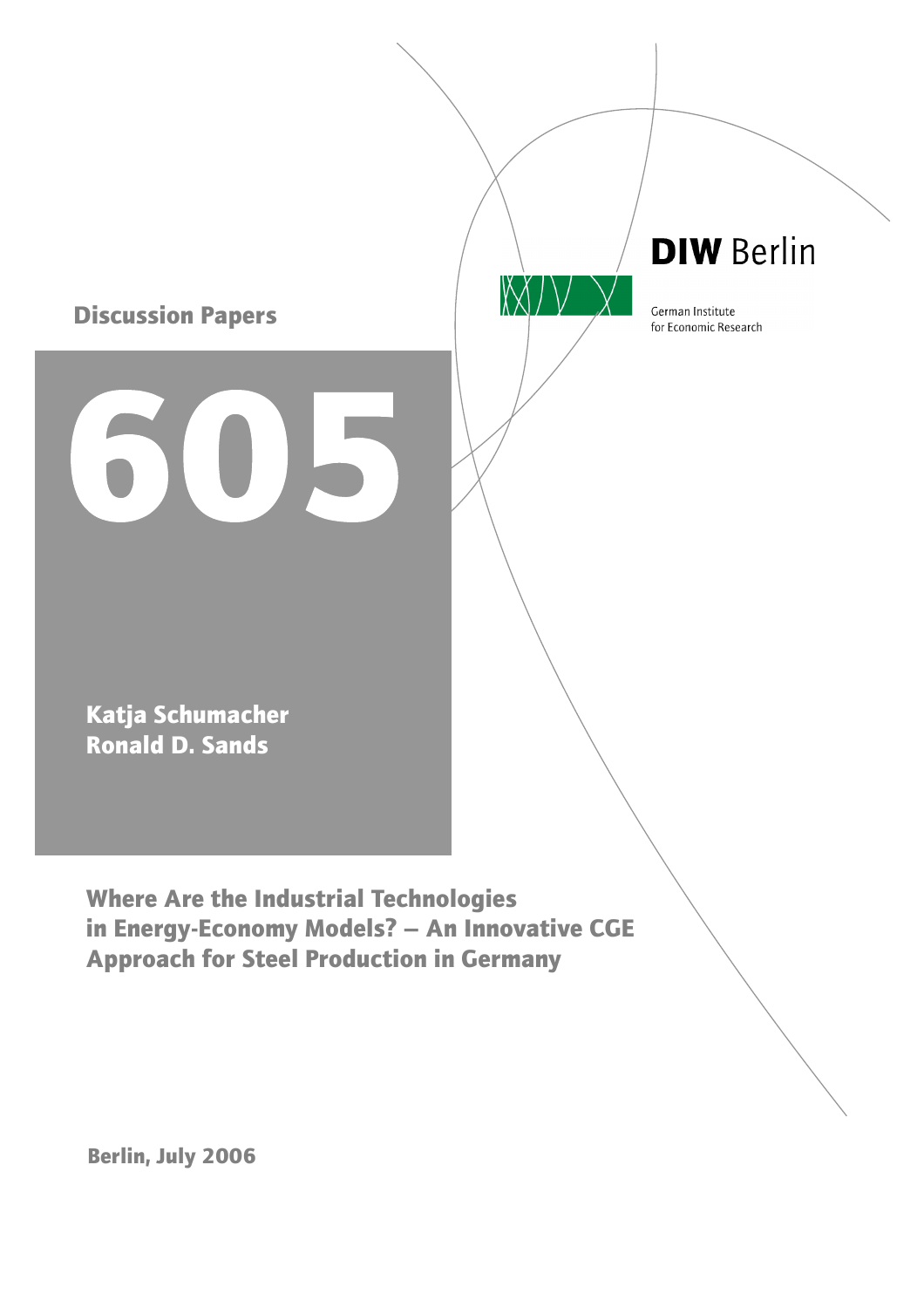Opinions expressed in this paper are those of the author and do not necessarily reflect views of the institute.

IMPRESSUM © DIW Berlin, 2006 DIW Berlin German Institute for Economic Research Königin-Luise-Str. 5 14195 Berlin Tel. +49 (30) 897 89-0 Fax +49 (30) 897 89-200 http://www.diw.de

ISSN print edition 1433-0210 ISSN electronic edition 1619-4535

Available for free downloading from the DIW Berlin website.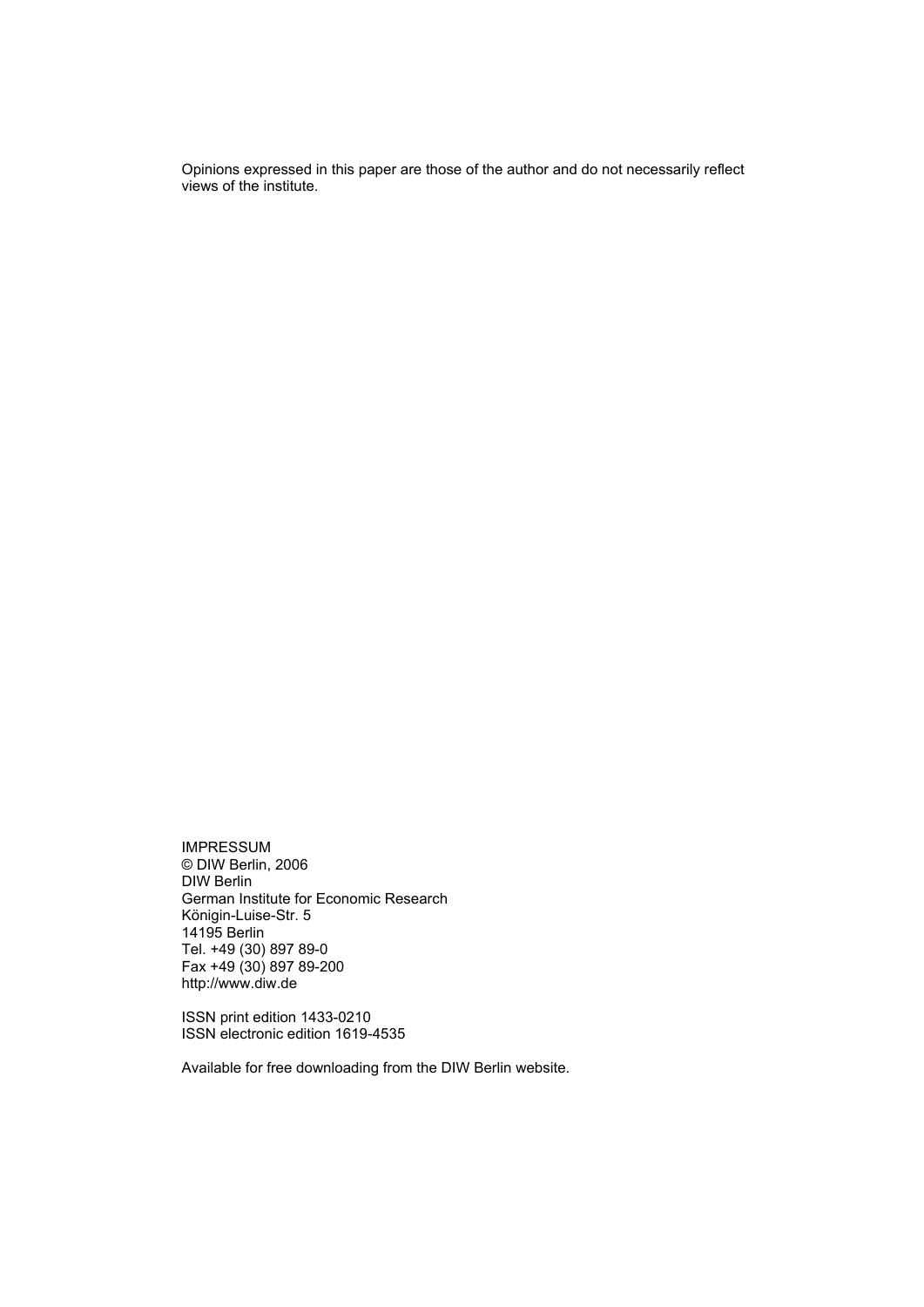

**Discussion Papers 605**

Katja Schumacher\* Ronald D. Sands\*\*

# **Where are the Industrial Technologies in Energy-Economy Models? - An Innovative CGE Approach for Steel Production in Germany**

Berlin, July 4, 2006

\*\* Joint Global Change Research Institute, Maryland, [ronald.sands@pnl.gov](mailto:ronald.sands@pnl.gov)

<sup>\*</sup> DIW Berlin, Department Energy, Transportation, Environment, [kschumacher@diw.de](mailto:kschumacher@diw.de)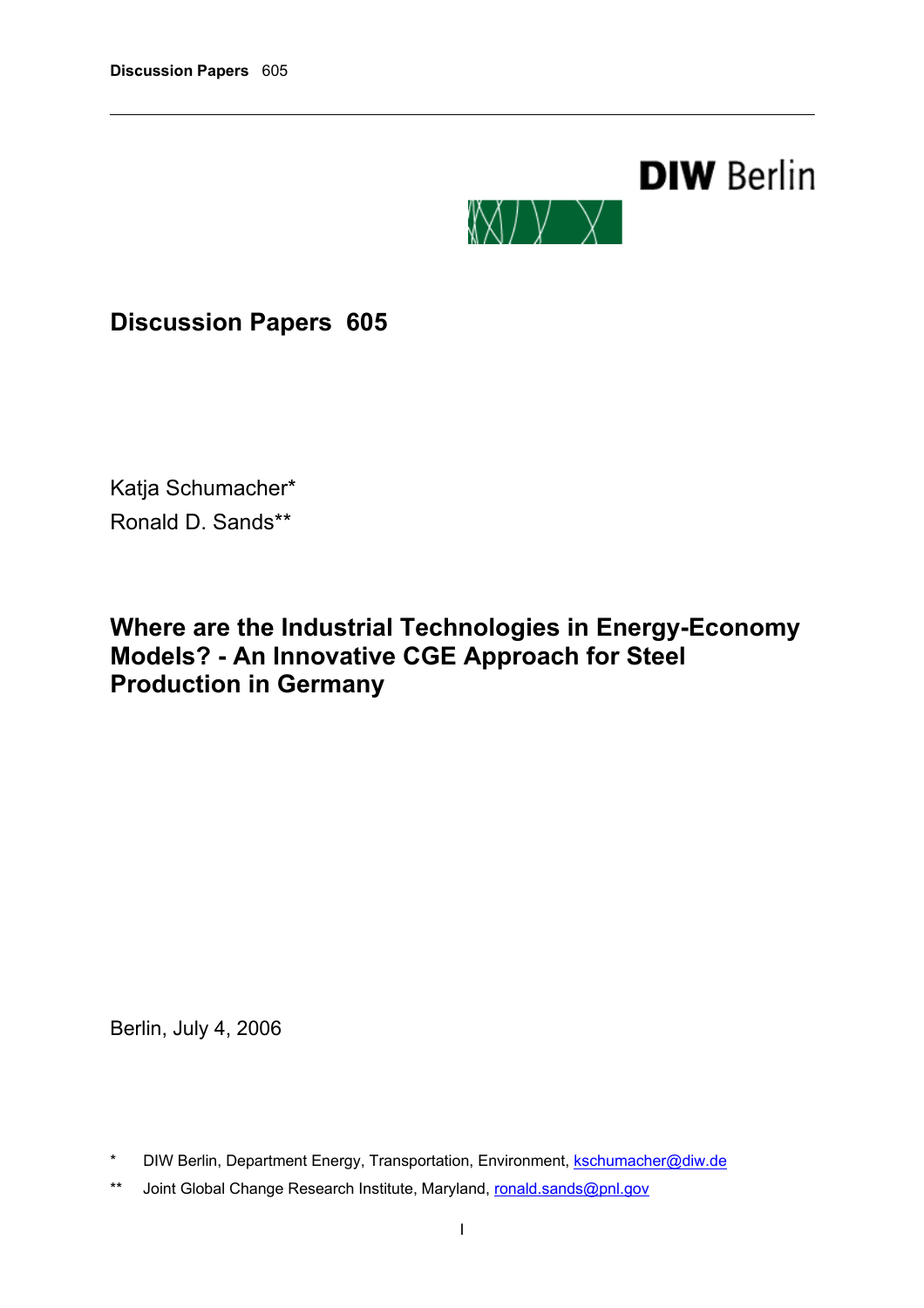# **Abstract**

Top-down computable general equilibrium (CGE) models are used extensively for analysis of energy and climate policies. Energy-intensive industries are usually represented in top-down economic models as abstract economic production functions, of the constant-elasticity-ofsubstitution (CES) functional form. This study explores methods for improving the realism of energy-intensive industries in top-down economic models. We replace the CES production function with a set of specific technologies and provide a comparison between the traditional production function approach in CGE models and an approach with separate technologies for making iron and steel. In particular, we investigate the response of the iron and steel sector to a set of  $CO<sub>2</sub>$  price scenarios. Our technology-based, integrated approach permits a choice between several technologies for producing iron and steel and allows for shifts in technology characteristics over time towards best practice, innovative technologies. In addition, the general equilibrium framework allows us to analyze interactions between production sectors, for example between electricity generation and iron and steel production, investigate simultaneous economy-wide reactions and capture the main driving forces of greenhouse gas emissions reductions under a climate policy. We conclude that technology specific effects are crucial for the economic assessment of climate policies, in particular the effects relating to process shifts and fuel input structure.

**Keywords:** Industrial technologies, energy use, iron and steel production, technological change, general equilibrium modeling

**JEL classification:** C6, D5, L6, Q4, Q5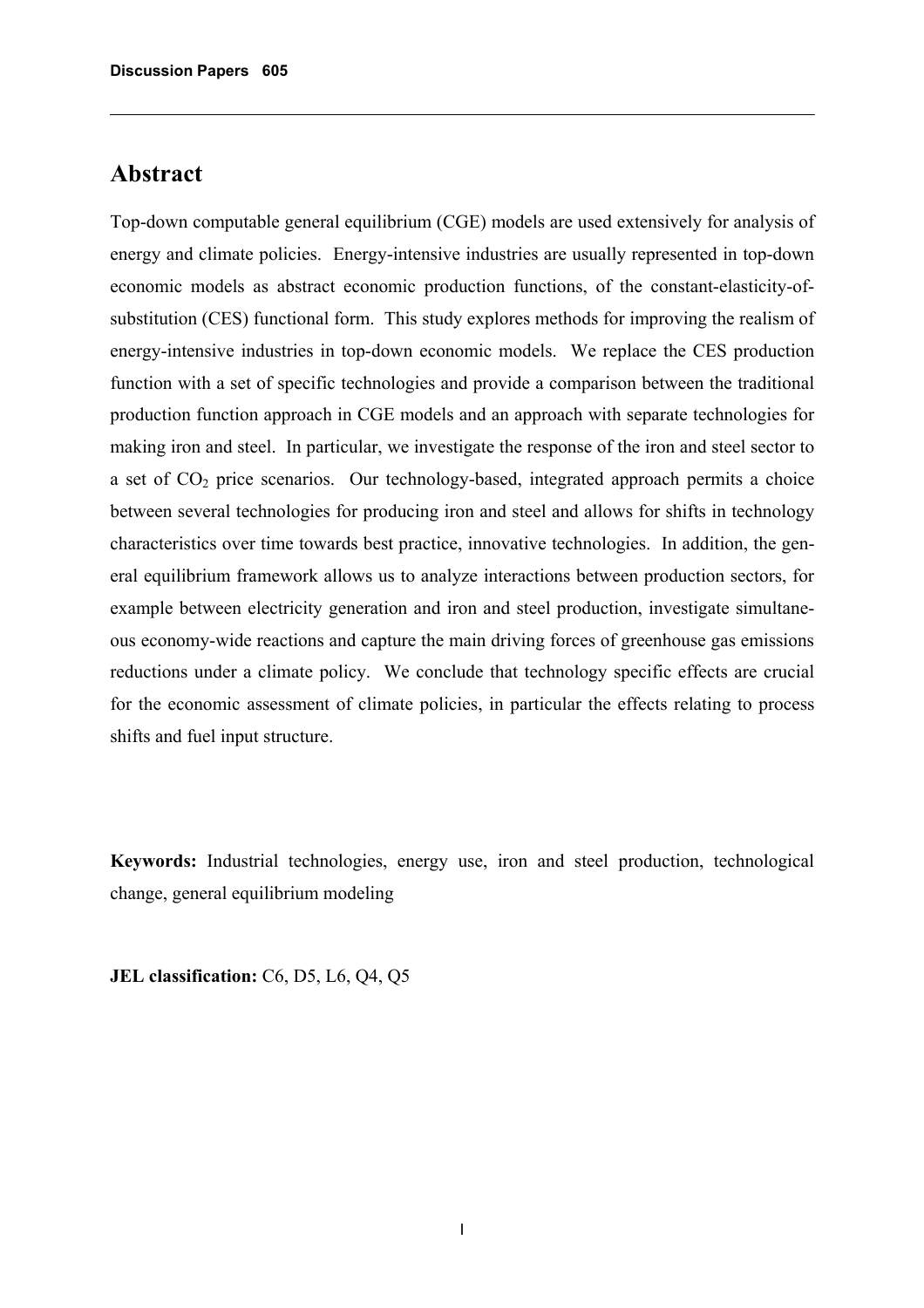# **Table of Contents**

| $\mathbf{2}$ |     |  |
|--------------|-----|--|
|              |     |  |
|              |     |  |
|              | 2.3 |  |
|              |     |  |
|              |     |  |
|              |     |  |
|              |     |  |
|              |     |  |
|              |     |  |
|              |     |  |
|              |     |  |
|              |     |  |
| 5            |     |  |
|              |     |  |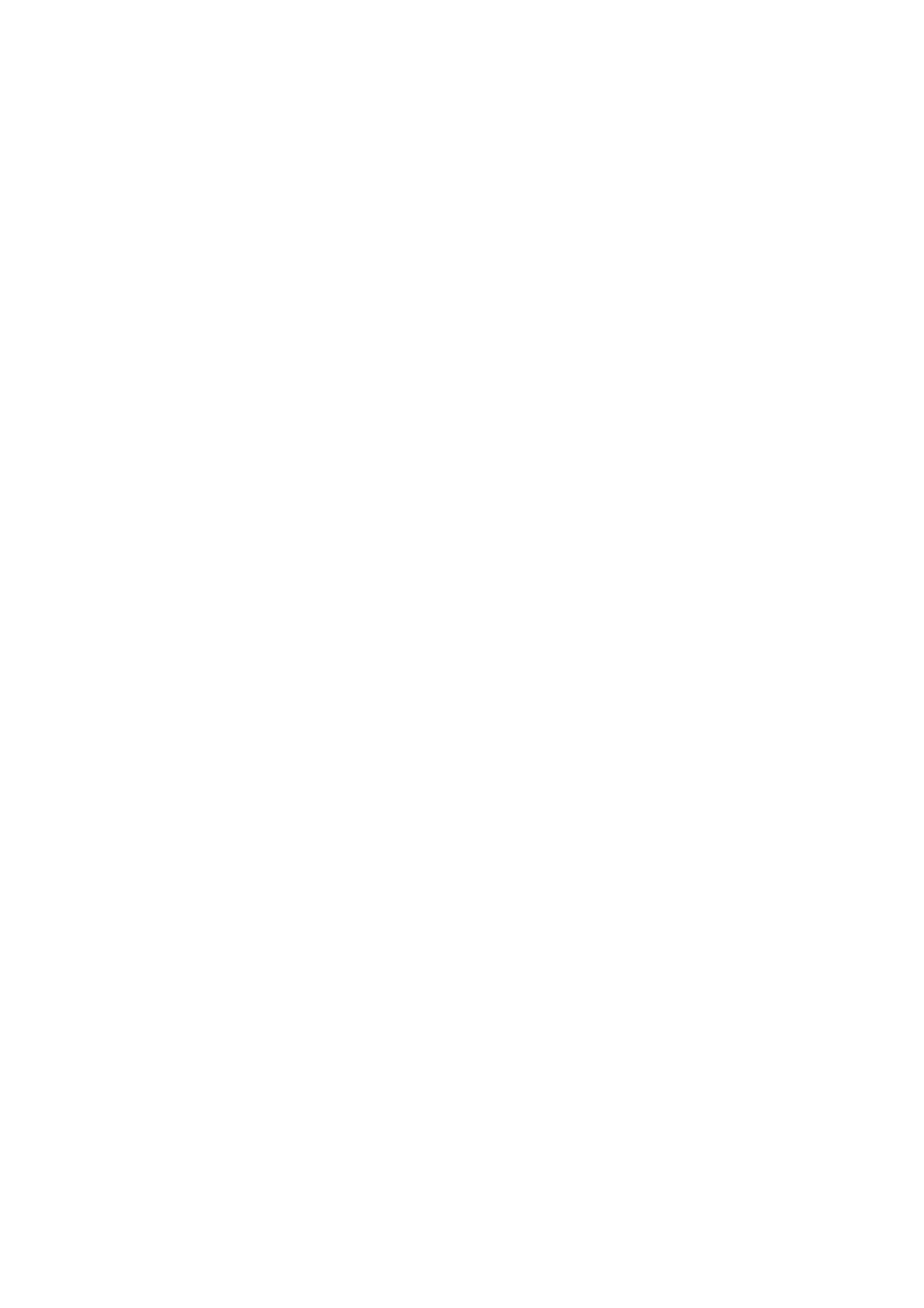## <span id="page-6-0"></span>**1 Introduction**

Industrial technologies, their energy consumption and change over time, are important for analysis of energy and climate policies. Bottom-up models simulate the operation of specific energy technologies based on cost and performance characteristics in a partial equilibrium framework. They contain detail on current and future technological options but lack interaction with the rest of the economy. Top-down models, including computable general equilibrium (CGE) models, use a broader economic framework. However, in order to include behavioral and other non-technical factors such as policy instruments, they usually compromise on the level of technology detail, which may be relevant for an appropriate assessment of energy or climate policies (Jaffe et al. 2003, Edmonds et al. 2000).

The focus of this paper is the representation of industrial energy technologies in a computable general equilibrium framework. CGE models are used extensively for analysis of energy and climate policy and offer several advantages. They emphasize the interaction between energy and non-energy markets and simulate combined, economy-wide, responses to price changes induced by such policies. Energy-intensive industries are usually represented in general equilibrium models as abstract economic production functions of the constant-elasticity-ofsubstitution (CES) functional form. This paper demonstrates an alternative approach based on cost and performance data for specific iron and steel technologies within a CGE model of Germany. For a more realistic representation of an energy-intensive industry, we replace the CES cost function with a set of fixed-coefficient cost functions describing specific technologies. The technology-specific cost functions are based on engineering cost and performance characteristics.

This paper directly addresses the following questions: What difference does it make in a CGE model whether the iron and steel sector is represented by an aggregate production function or by distinct steel-producing technologies? How might a climate policy affect the iron and steel sector in the context of overall economic activity?

The primary strength of our technology-based approach is that it maintains the richness of engineering characteristics of key technologies, yet allows for a full general equilibrium analysis of energy or climate policies. We work at an intermediate level of technology detail, between the traditional aggregate production functions of top-down models and the extensive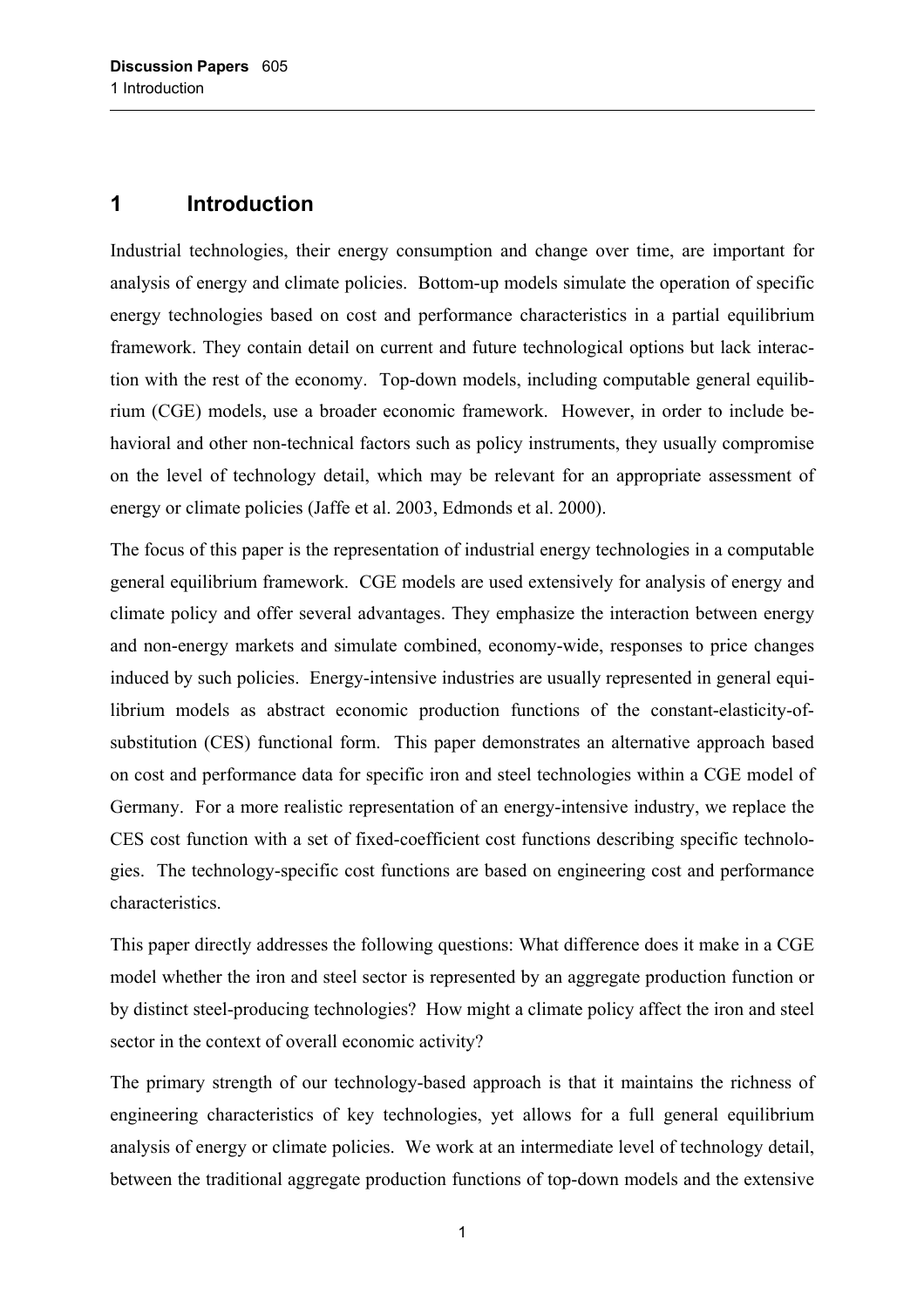technology detail used in bottom-up models. We permit a choice between several technologies for producing steel and allow for shifts in technology characteristics over time towards best practice, innovative technologies. Shifts in energy consumption, in response to changes in energy or  $CO<sub>2</sub>$  prices, are consistent with shifts between technologies. The general equilibrium framework allows us to analyze interactions between production sectors, for example between electricity generation and iron and steel production, investigate simultaneous economy-wide reactions and capture the main driving forces of greenhouse gas emissions reductions under a climate policy.

We select the iron and steel sector because it is one of the most energy-intensive sectors in the majority of industrialized countries, and is responsible for a large share of greenhouse gas emissions. The industry is subject to climate and energy policies to improve energy efficiency, induce innovation, and reduce greenhouse gas emissions, which may put the international competitiveness of the industry at stake (Ameling and Aichinger 2001, Rynikiewicz 2005). Currently, two main technology alternatives exist in this sector: the oxygen or integrated technology where iron ore is smelted by burning fossil fuels; and the electric arc furnace which melts scrap steel using electricity. While the integrated technology is mainly based on coke, coal, and iron ore as feedstocks, the electric arc furnace is highly electricity intensive and mainly based on scrap input. New and innovative technologies are expected to play a major role in the near future (de Beer et al. 1998).

Other researchers have addressed the inconsistency of top-down economic analysis with bottom-up engineering approaches to industrial energy use. Böhringer (1998) demonstrates a hybrid approach within a CGE model where electricity generation is represented by bottomup activity analysis and other sectors represented by CES functional forms. Lutz et al. (2005) simulate technology choice in German steel production within an econometric multi-sector model. Ruth and Amato (2002) provide a similar study for the United States. Hidalgo et al. (2005) use a global partial-equilibrium model of iron and steel to simulate the evolution of the iron and steel industry under a series of emissions trading scenarios. However, these iron and steel studies do not provide a direct application to a computable general equilibrium model.

The paper is organized as follows. We describe our methodology in Section 2, including data requirements, two approaches for simulating iron and steel within a general equilibrium framework, and assumptions about technical change over time. Section 3 provides background on the iron and steel industry in Germany. It highlights important features with re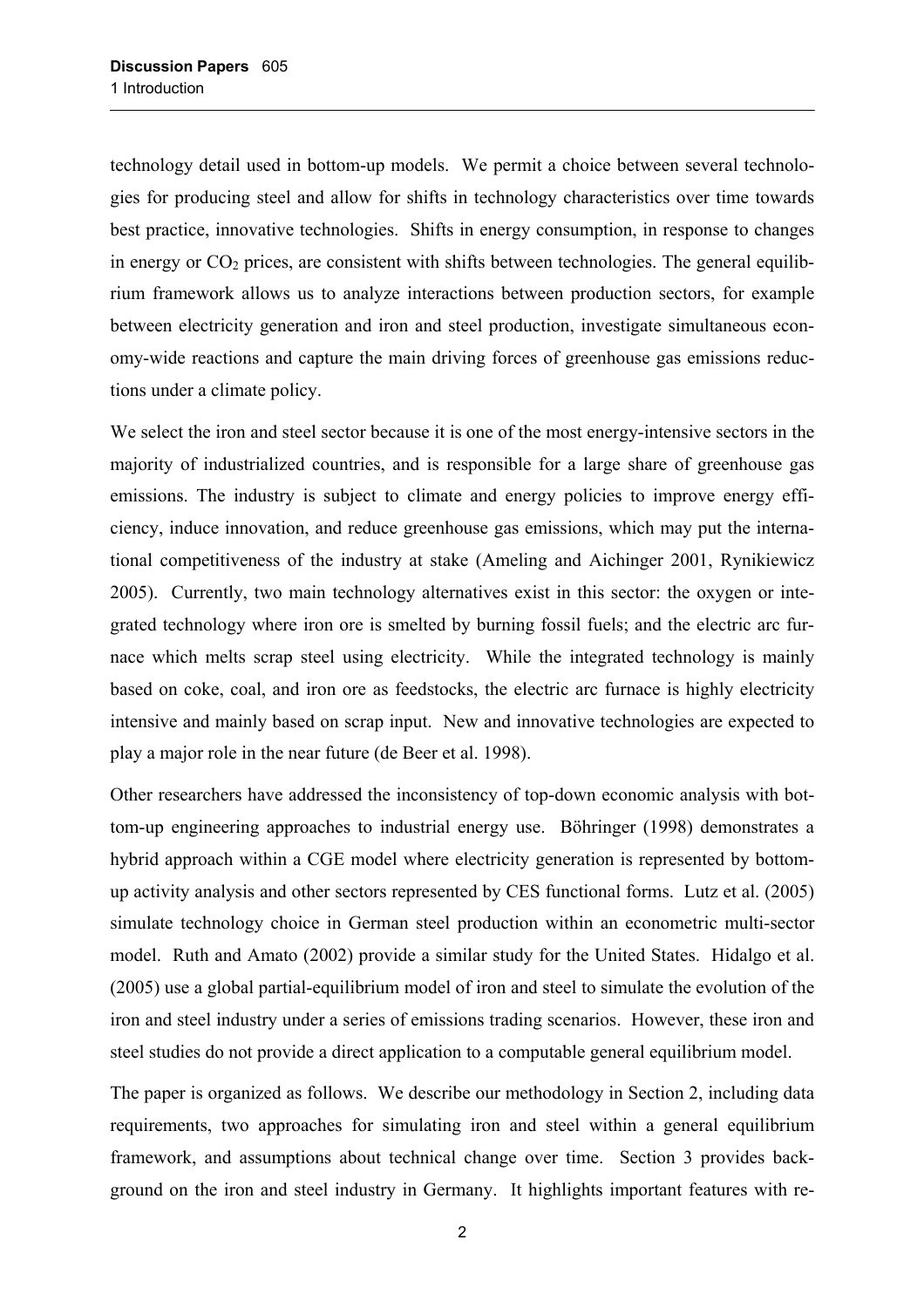<span id="page-8-0"></span>spect to past and future technologies, energy consumption, carbon dioxide emissions, and costs. In Section 4, we compare the results of the two approaches, provide detailed results for production and energy use for iron and steel technologies and place these results in the context of overall economic development. Section 5 concludes the paper.

## **2 Methods**

In this study we use the Second Generation Model (SGM; Edmonds et al. 2004), an economywide computable general equilibrium model, to demonstrate two approaches for modeling steel production in Germany.<sup>[1](#page-8-1)</sup> The usual approach, typical for CGE models, is to simulate iron and steel production using a CES functional form that does not differentiate among specific technologies to produce iron and steel. Our new approach replaces the CES cost function for iron and steel with a logit nest of fixed-coefficient cost functions: each fixedcoefficient cost function represents a specific technology for producing steel with technical coefficients constructed from engineering data. The logit nesting approach has been demonstrated for electricity generation in SGM in Sands (2004) and Schumacher and Sands (2006). This is the first application of the logit nesting approach to iron and steel in SGM.

We are interested in how the two approaches compare, especially in response to changes in fuel prices or  $CO<sub>2</sub>$  prices. We construct several illustrative climate policy scenarios to demonstrate the price response of both approaches. The technology approach is data intensive and requires reconciliation of data across economic input-output tables, energy balances, and engineering data by technology. However, once a benchmark data set is constructed for the technology approach, it can also be used for the CES approach.

### **2.1 Benchmark data**

l

A benchmark table for the model base year is constructed using a 1995 economic input-output table for Germany (Statistisches Bundesamt, 1995), a 1995 energy balance table for Germany (AGEB, 1999), and cost data for iron and steel technologies (see Section [3.2\)](#page-18-1). We have some

<span id="page-8-1"></span> $1$  We use a transitional version of SGM, which includes some features beyond those documented in Fawcett and Sands (2005), and Sands and Fawcett (2005). The major changes are: (1) consumer demand is based on the Linear Expenditure System; (2) sector-level investment is determined by the zero-profit conditions that price received equals levelized cost; and (3) the lifetime of capital stocks can be set to any desired multiple of five years.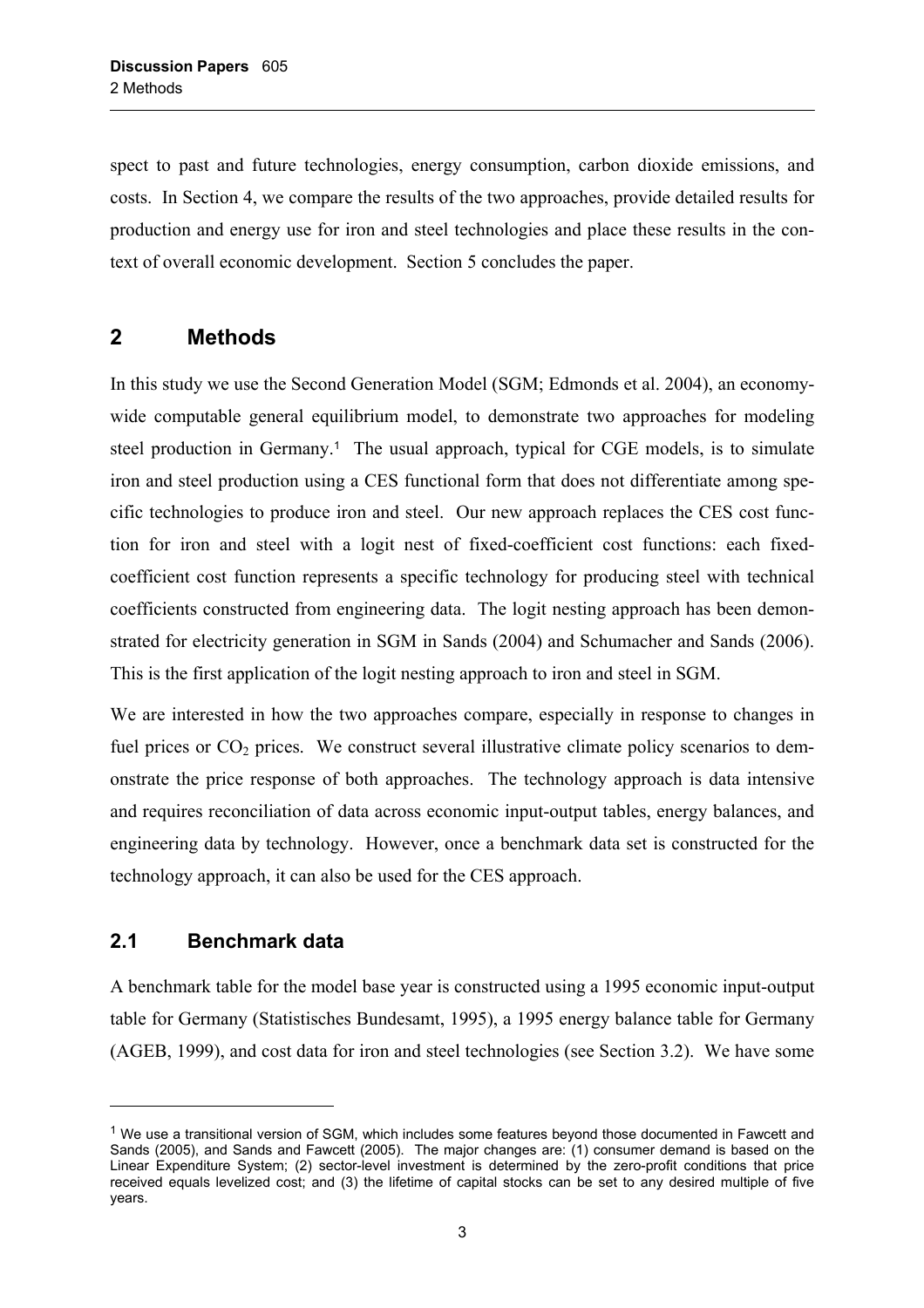flexibility on how we define production sectors in a CGE model; we maintain detail in production sectors of interest and collapse detail elsewhere. Here we are interested in the behavior of iron and steel technologies, and we use all of the sector detail available for iron and steel from the 1995 input-output table.

Data are organized into a benchmark use table as shown in [Figure 1.](#page-10-1) A use table is essentially an expanded input-output table that allows for more production processes than commodities. The intermediate flows section of the table has the same number of rows as distinct products, but in the cases of electricity and steel, several technologies are available for production. The following technologies are available for making steel: basic oxygen furnace (BOF), electric arc furnace (EAF), and a direct reduction process (DRP). Advanced versions of the basic oxygen furnace (BOFA) and the electric arc furnace (EAFA) become available some time after the base year, with a start date determined by the model user.

We distinguish between "crude steel" and "shaped steel" in the benchmark data set, even though the 1995 input-output table for Germany has these activities combined into one sector. We are able to make this distinction using engineering data for the various steel making processes. The processes are quite different up to the point of crude steel (molten steel), but similar afterwards. All output from the crude steel sector becomes an input to the steel shaping sector. All other sectors consume steel as shaped steel. These relationships are shown as shaded areas in [Figure 1.](#page-10-1)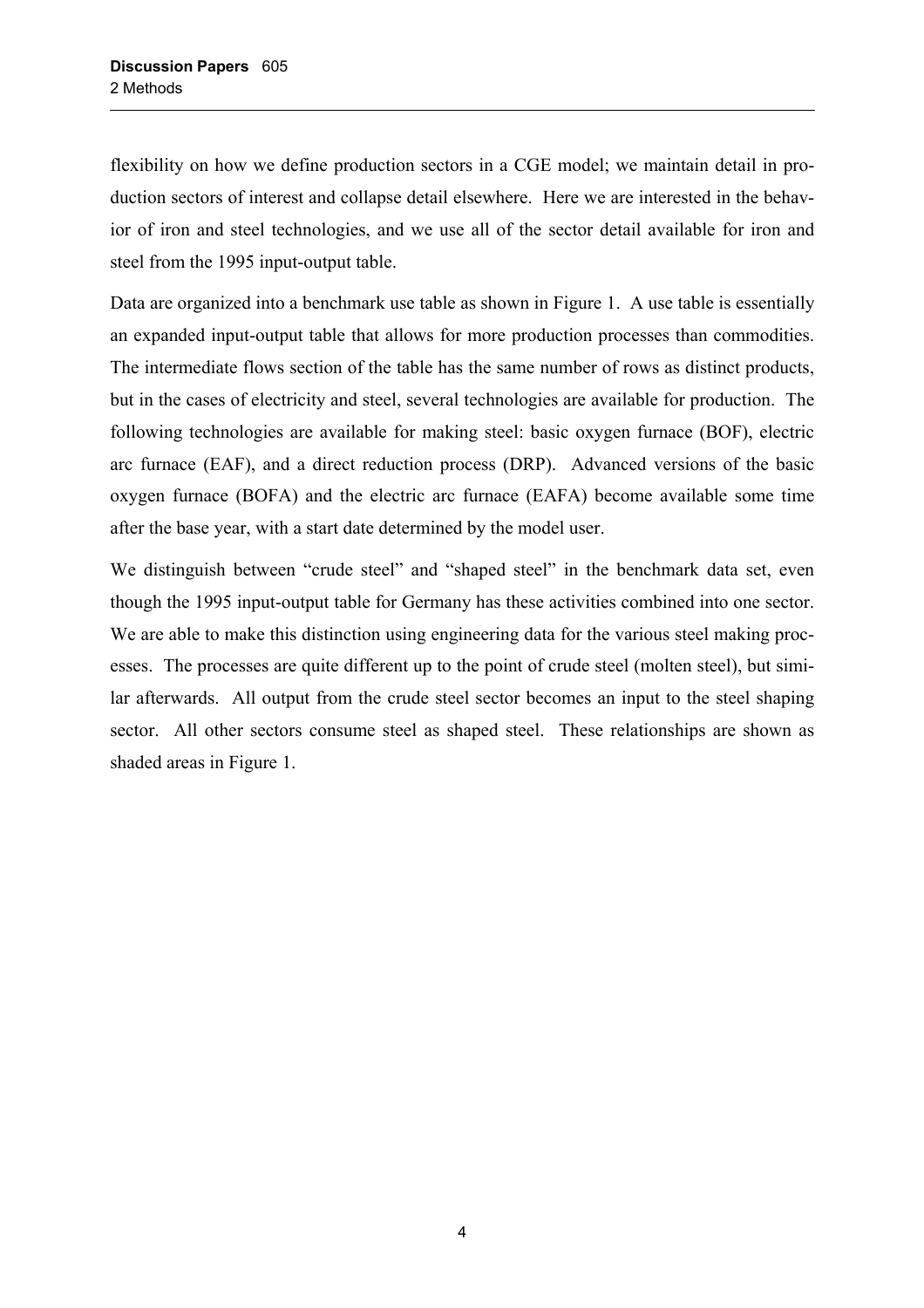<span id="page-10-0"></span>

<span id="page-10-1"></span>Figure 1 Organization of benchmark use table for Germany in 1995. Each row is a distinct commodity and each column represents production activities. Three distinct activities (technologies) are available for crude steel production: basic oxygen furnace (BOF), electric arc furnace (EAF), and direct reduction process (DRP).

This data set can be used for either the technology approach or the aggregate production function approach: the only difference is that the columns under "crude steel" are combined to form a single aggregate technology for making steel in the aggregate production function approach. Further background on methods used to construct a benchmark data set is found in Sands and Fawcett (2005).

### <span id="page-10-2"></span>**2.2 Technology-based approach**

In the technology based logit approach each steel technology is first modeled as a fixedcoefficient production function. Then these production functions are combined in a logit nest. This approach has proven useful for the electricity generation sector (Schumacher and Sands, 2006). We construct an engineering cost description for each steel technology; cost descriptions for technologies that operate in the model base year are embedded in the benchmark data set. The logit nesting structure for the steel technologies in this study is provided in [Figure 2.](#page-11-0)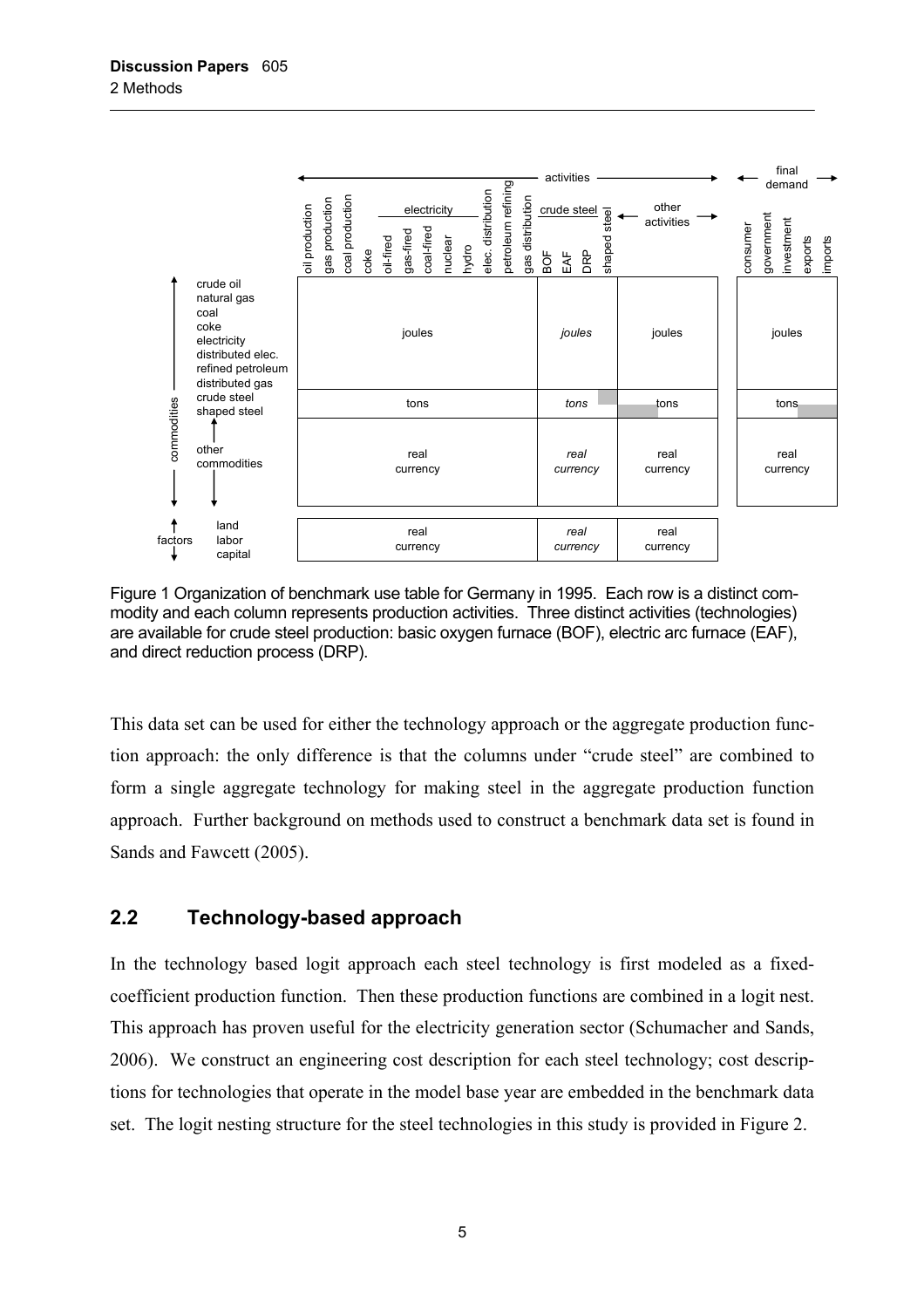

<span id="page-11-0"></span>Figure 2 Nesting structure of steel technologies. Each leaf of the nesting structure is a fixedcoefficient technology: basic oxygen furnace (BOF), advanced BOF (BOFA), electric arc furnace (EAF), advanced EAF (EAFA), and direct reduction process (DRP). The model has space for another advanced technology, smelt reduction process (SRP), but it is not presently populated with data.

The unit cost function for a fixed-coefficient technology *j* can be written as

$$
C_j = \frac{1}{\alpha_{0j}} \sum_{i=1}^n \frac{p_i}{\alpha_{ij}} \tag{1}
$$

where  $C_i$  is the unit cost or levelized cost per ton of crude steel. Levelized cost is a function of prices and technical coefficients  $\alpha_{0j}$ ,  $\alpha_{ij}$ ,  $i=1,...,N$ . *N* is the number of inputs to production. If the input is capital, the corresponding price is the annualized cost of capital, covering interest plus depreciation. The share of output provided by each technology is determined by Equation (2),

$$
s_j = \frac{b_j C_j^{\lambda}}{\sum_k b_k C_k^{\lambda}}
$$
 (2)

where  $C_i$  is the levelized cost per ton of crude steel,  $b_i$  is a calibration parameter to match base-year generation, and  $\lambda$  determines the rate that one technology can substitute for an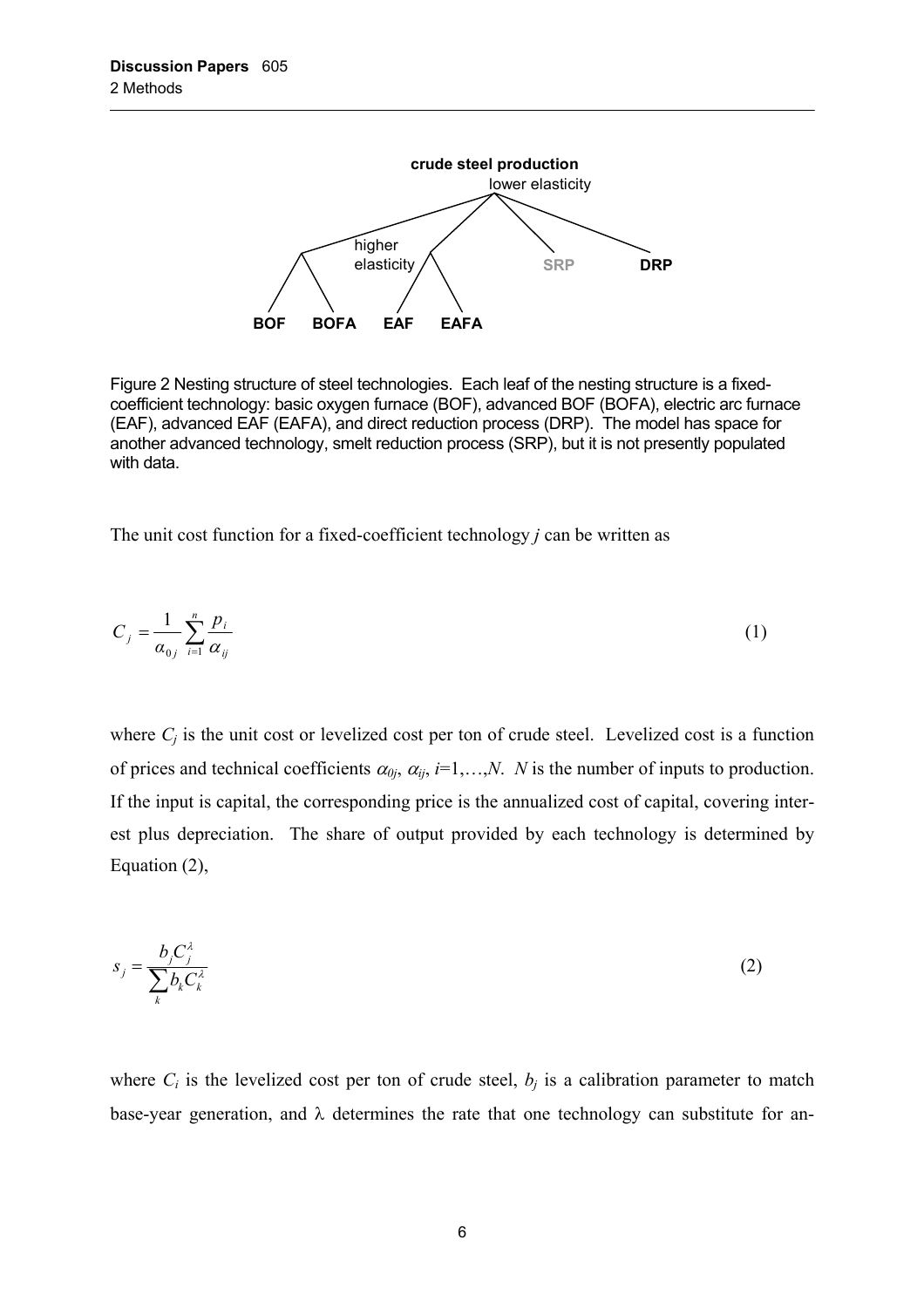<span id="page-12-0"></span>other.2This formulation prevents knife-edge switching from one technology to another. The lambda parameter is actually an elasticity and can be expressed as

$$
\lambda = \frac{\partial \left(\frac{s_i}{s_j}\right)}{\partial \left(\frac{C_i}{C_j}\right)} \left(\frac{\overline{C_i}}{\overline{S_j}}\right)
$$
(3)

A cost function for crude steel production using a logit nest can be written as

$$
g(\mathbf{p}) = \sum_{j} s_j C_j \tag{4}
$$

where the  $s_i$  are the logit shares from Equation (2) and the  $C_i$  are fixed-coefficient unit cost functions in Equation (1). The key parameter that determines the price response of iron and steel is  $\lambda$ . Technologies with lower unit costs provide a larger share of output. Technical change occurs mainly through changing shares of technologies, and not through changes in technical coefficients within production functions.

### **2.3 Aggregate production function approach**

 $\overline{a}$ 

The usual approach in CGE modeling is to represent each production sector as a single production function, usually of the CES functional form and sometimes nested. The key parameter that determines response to a change in prices is the elasticity of substitution. The CES cost function is written as:

$$
g(\mathbf{p}) = \frac{1}{\alpha_0} \left[ \sum_{i=1}^{N} \left( \frac{p_i}{\alpha_i} \right)^r \right]^{1/r}
$$
 (5)

<span id="page-12-1"></span><sup>2</sup> The lambda parameter is set to -1.5 in the top nest of Figure 2, and to -15 in the lower nests of Figure 2.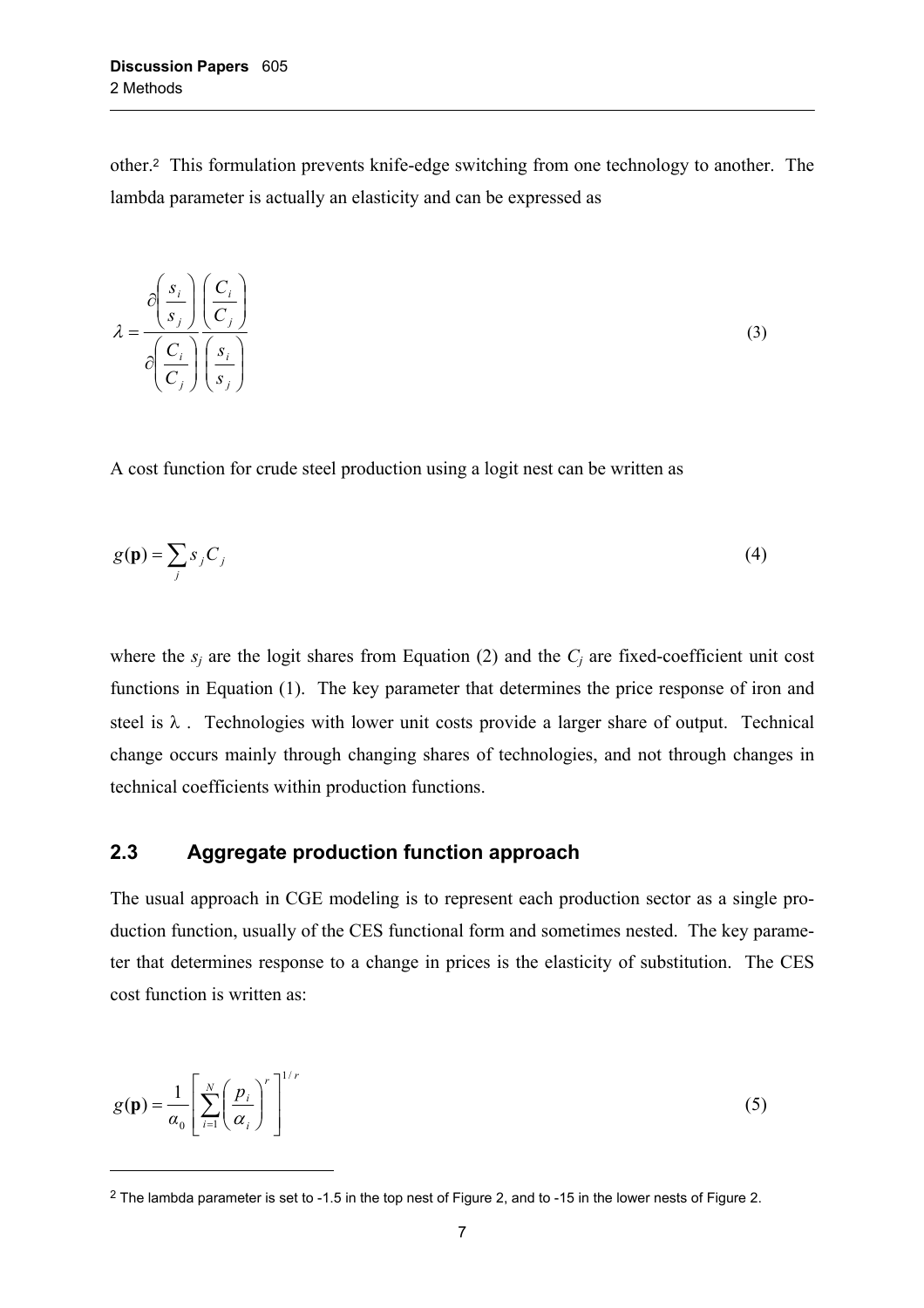<span id="page-13-0"></span>Where unit cost is a function of prices and technical coefficients  $\alpha_0$ ,  $\alpha_i$ ,  $i=1,...,N$ . *N* is the number of inputs to production.<sup>[3](#page-13-1)</sup> The elasticity of substitution is

$$
\sigma = 1 - r \tag{6}
$$

The physical input-output coefficients are functions of prices and technical coefficients

$$
a_{ij}(\mathbf{p}) = \alpha_{0j}^{\sigma-1} \alpha_{ij}^{\sigma-1} \left[ \frac{p_j}{p_i} \right]^{\sigma}
$$
 (7)

With this approach, we do not distinguish among the separate steel technologies, but combine the columns under "crude steel" in [Figure 1](#page-10-1) to form an aggregate technology. Technical coefficients are calibrated in order to match benchmark data for each activity at base year prices. Equation (7) clearly shows the relationship between input-output coefficients, relative prices, and the substitution elasticity.

Exogenous technical change is introduced by specifying a time path for the alpha coefficients in Equations (5) and (7). As the alpha coefficients increase, less of an input is needed to produce the same quantity of output and unit costs decline. We apply technical change independently to specific inputs, especially to labor and the energy carriers.

#### **2.4 CGE framework**

 $\overline{a}$ 

The benchmark data set described by [Figure 1](#page-10-1) provides base-year calibration data for a computable general equilibrium model for Germany, that we call SGM-Germany. The base year is 1995 and the model runs to 2050 in five-year time steps. SGM-Germany is a dynamicrecursive model of a small open economy.

<span id="page-13-1"></span><sup>&</sup>lt;sup>3</sup> Note that Equation (5) collapses to Equation (1) when  $r = 1$ .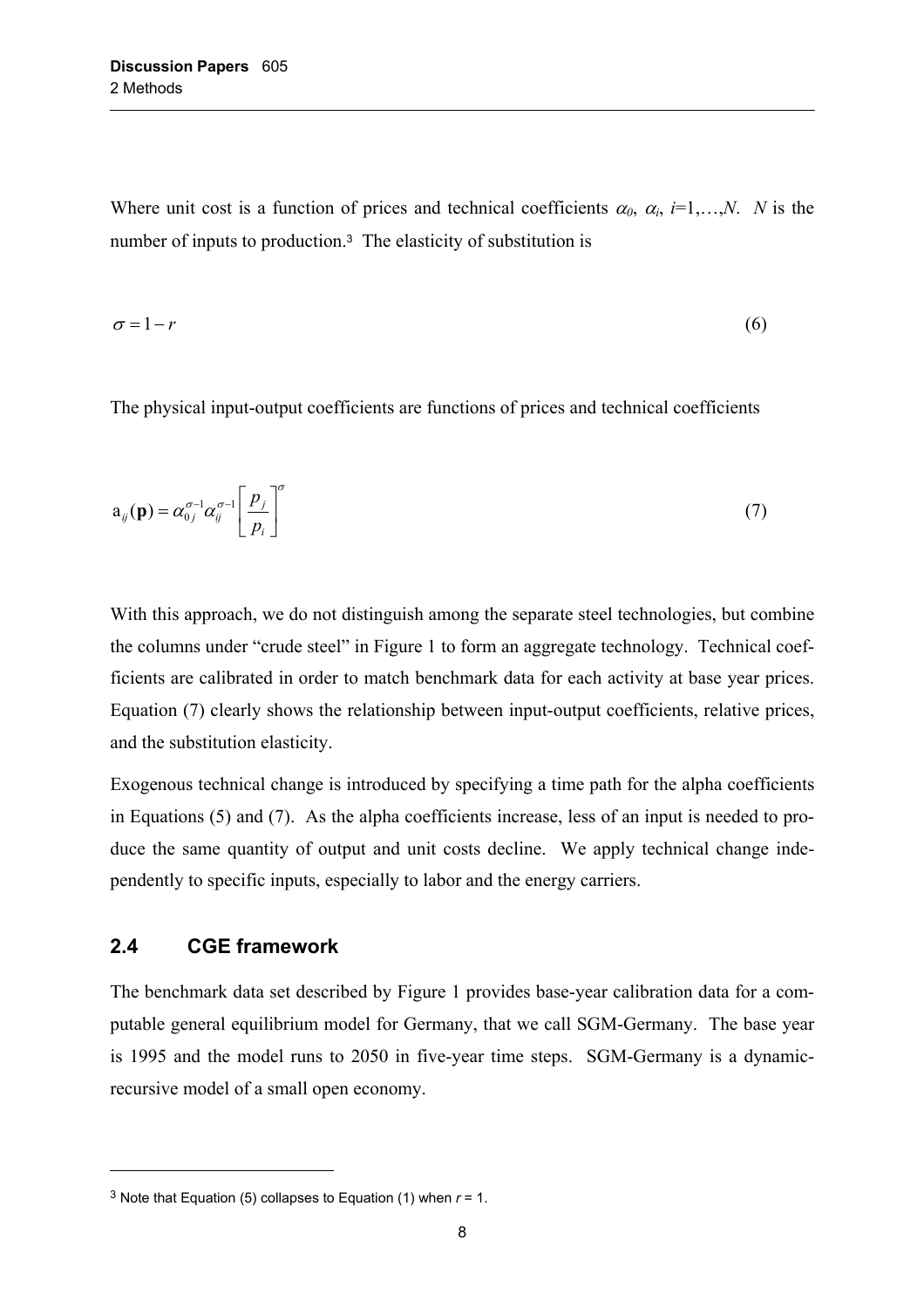<span id="page-14-0"></span>Capital stocks are divided into five-year vintages and old capital cannot move between production sectors. Old capital is of the fixed-coefficient functional form and is retired at the end of its lifetime, anywhere from 20 to 40 years. We have assigned capital stocks in the iron and steel sector a lifetime of 25 years. Because of the time required for turnover of capital stocks, any change in relative prices, whether due to an exogenous change in oil prices or to a carbon policy, takes time to be fully reflected in model output.

Prices of oil, gas, and coal are given exogenously: the model can import as much of these fuels as desired at the given world price. However, a balance of payments constraint requires that any increase in imports of fuels be offset by exports of other goods.

SGM-Germany contains 20 produced commodities. Besides the commodities shown in [Figure](#page-10-1)  [1,](#page-10-1) the model includes the following production sectors: agriculture, food processing, wood products, chemical products, non-metallic minerals, other metals, other industry, rail and land transport, other transport, and a large services category. All production sectors except electricity generation and crude steel production are represented by CES production functions.

The advantages of modeling technology-based iron and steel production within a CGE framework are that interactions between the iron and steel sector and other sectors, especially electricity generation, are handled automatically and a combined response to changes in relative prices can be analyzed. In the presence of a carbon policy, an integrated technologybased CGE approach allows for sectoral output adjustments in response to higher production costs, for process shifts from one technology to another not only at a single point of time but over time as new investment enters the capital stock and induces long term changes in production capacities. Moreover, the approach allows the carbon intensity of electricity and iron and steel to change at the same time. Handling both sectors within a common framework avoids double counting of emissions reductions.

#### <span id="page-14-1"></span>**2.5 Technical change**

An important difference between the two approaches is the treatment of technical change over time. Both approaches assume exogenous technical change, but the CES approach allows an annual percentage rate reduction in the quantity of inputs per unit of crude steel while the logit technology approach relies on substitution of one technology for another over time.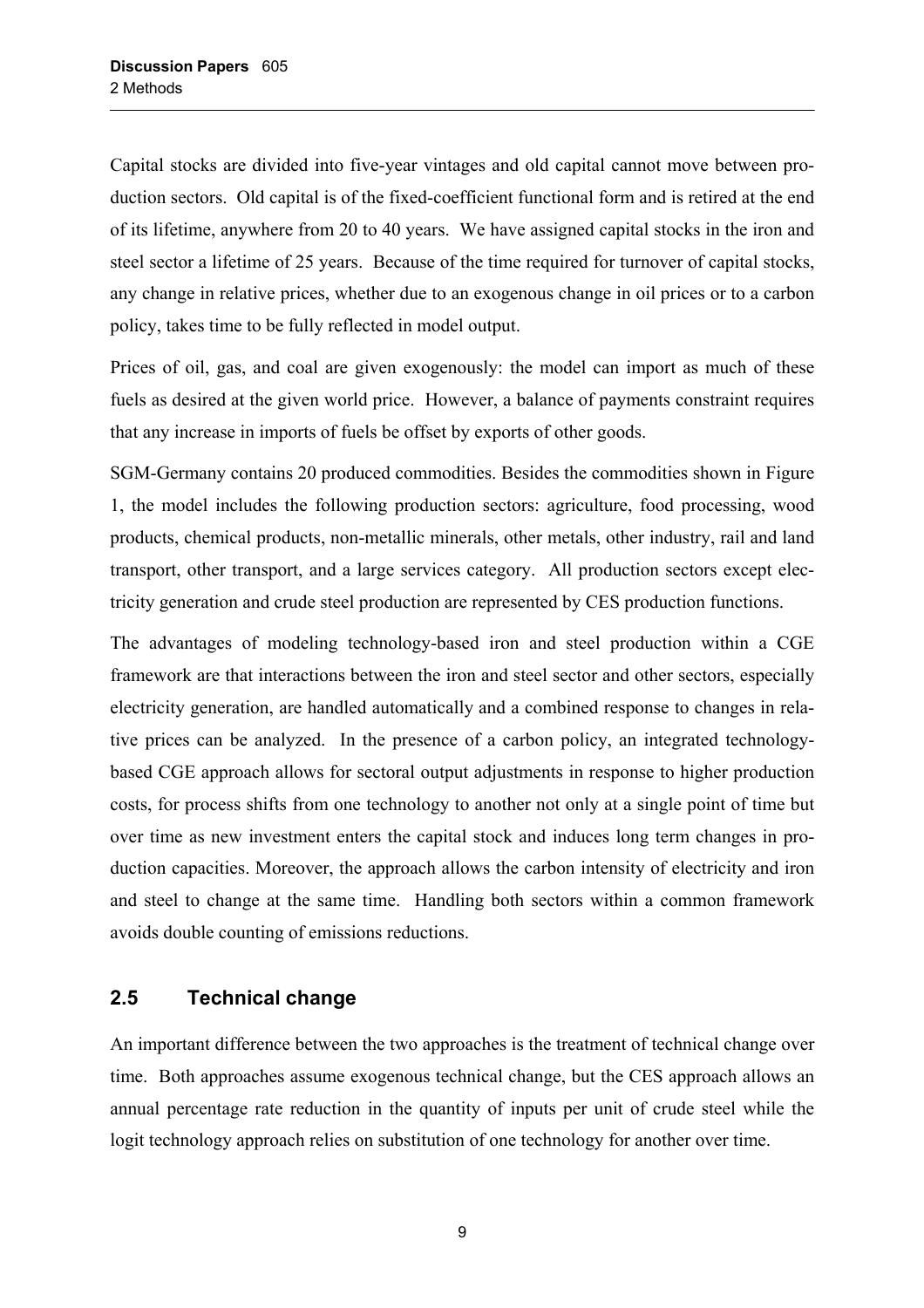<span id="page-15-0"></span>In the CES approach, we have assumed the following annual rates of technical change in the iron and steel sector for the following inputs: coal and coke, 0.5% per year; refined petroleum, 0.5% per year; electricity, 0.2% per year; natural gas, 0.5% per year; labor, 1.5% per year; other inputs to production, 0.1% per year. These rates of change begin in the model base year and continue at the same rate throughout the model time horizon and they allow production with fewer inputs per unit of steel produced.

In the technology-based approach, BOF and EAF are the only steel production technologies that operate in the model base year of 1995. However, advanced versions of these technologies (BOFA and EAFA), with lower energy requirements, are assumed available in 2015. Because the use less energy, steel can be produced at lower cost and the advanced technologies replace the older technologies over time. A direct reduction process (DRP) also becomes available in 2015 and gains a share of the market in the base case.

### **3 Iron and steel technologies**

We use iron and steel production in Germany as an example to demonstrate a methodology for embedding technology data into a general equilibrium economic framework. This section provides background on the main types of steel production processes and the data required to represent them in an economic model. We begin with a general description of alternative steel production routes and how they relate to the benchmark data set for SGM-Germany. An economic analysis of these technologies requires data on all inputs to production, including energy, capital, labor, and materials. At the end of this section, we summarize all input costs and energy requirements for each of the steel production technologies.

### **3.1 Production routes**

[Figure 3](#page-16-0) shows the main production routes of steel production including the two currently in use: (1) the integrated route of producing crude steel in a two-step process based mainly on iron ore, and (2) the electric arc furnace route based on scrap steel. Future, innovative technologies for energy-efficient iron and steel making, such as direct reduction and smelt reduction of iron ore, are investigated in the literature (de Beer et al. 1998, Luiten 2001, Nil 2003, Knop 2000) but still surrounded by high uncertainties with respect to their energy requirements, production costs and time they will become commercially available.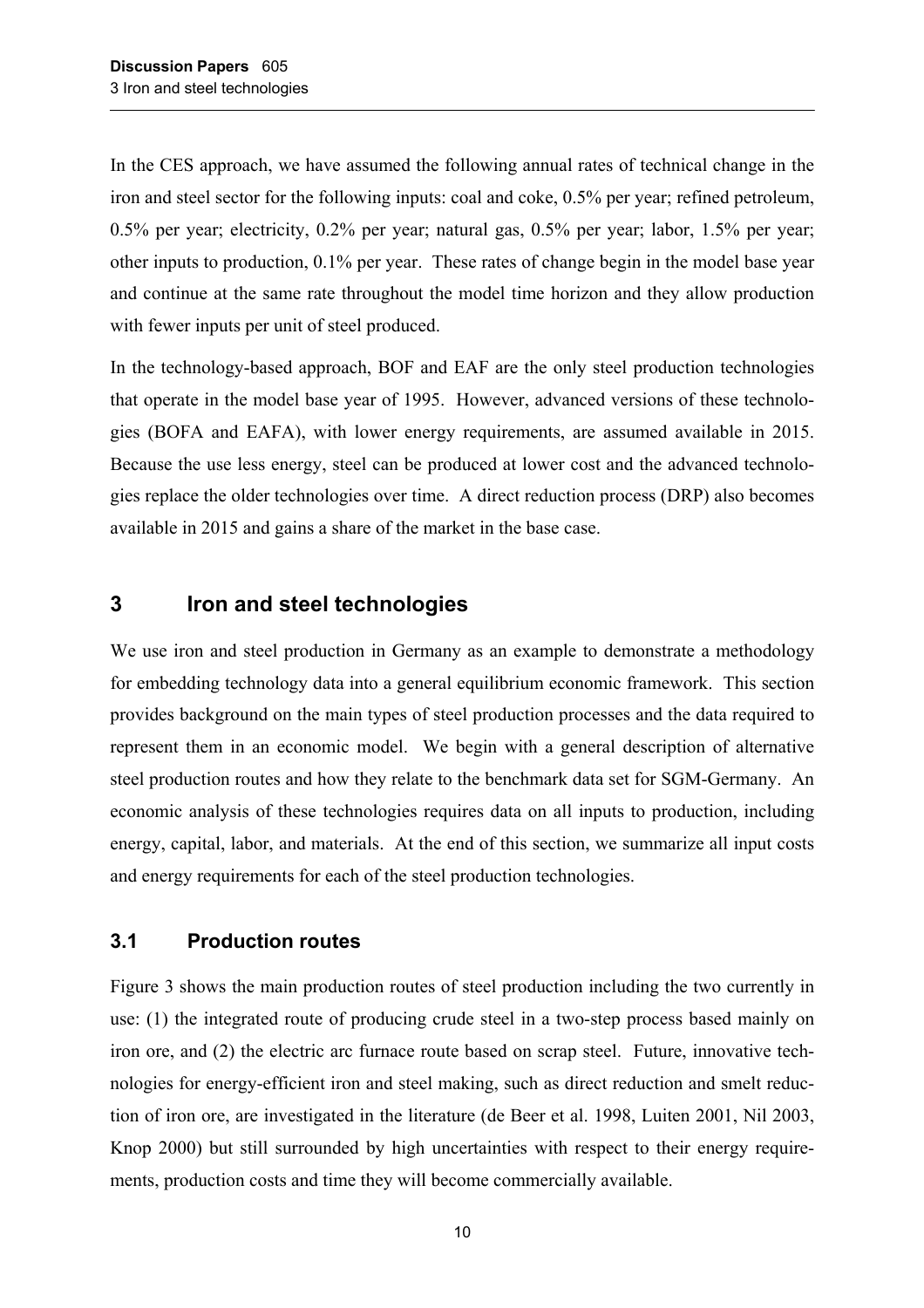In the integrated route, iron ore is first reduced to pig iron with coke or injected coal in a blast furnace (BF). In a second step, pig iron is fed into the basic oxygen furnace (BOF) or open hearth furnace (OHF) and converted into crude steel. The BOF route is the predominant one, while the open hearth furnace route is an obsolete and more energy-intensive process (Phylipsen, et al. 1998). Along with pig iron, scrap can be added in the second step. For process physics reasons, the basic oxygen furnace is limited in the amount of scrap it can take, up to 15-25% per ton of metal only.



<span id="page-16-0"></span>Figure 3 Iron and steel production routes; dotted rectangle indicates system boundary

Another possibility for steel production is the electric arc furnace (EAF) route, which melts recycled steel (scrap) into liquid steel. The quality of EAF steel may in some cases be lower because of contaminants in the scrap. Alternatively, crude iron from a direct reduction process (DRP) can serve as a substitute for scrap and as a source of iron for steel production in an EAF. Producing steel from direct reduced iron has the advantage that the steel quality is improved compared to merely scrap-based EAF production. Direct reduced iron is used as an input if scrap is scarce, low quality, or expensive (Schumacher and Sathaye 1998).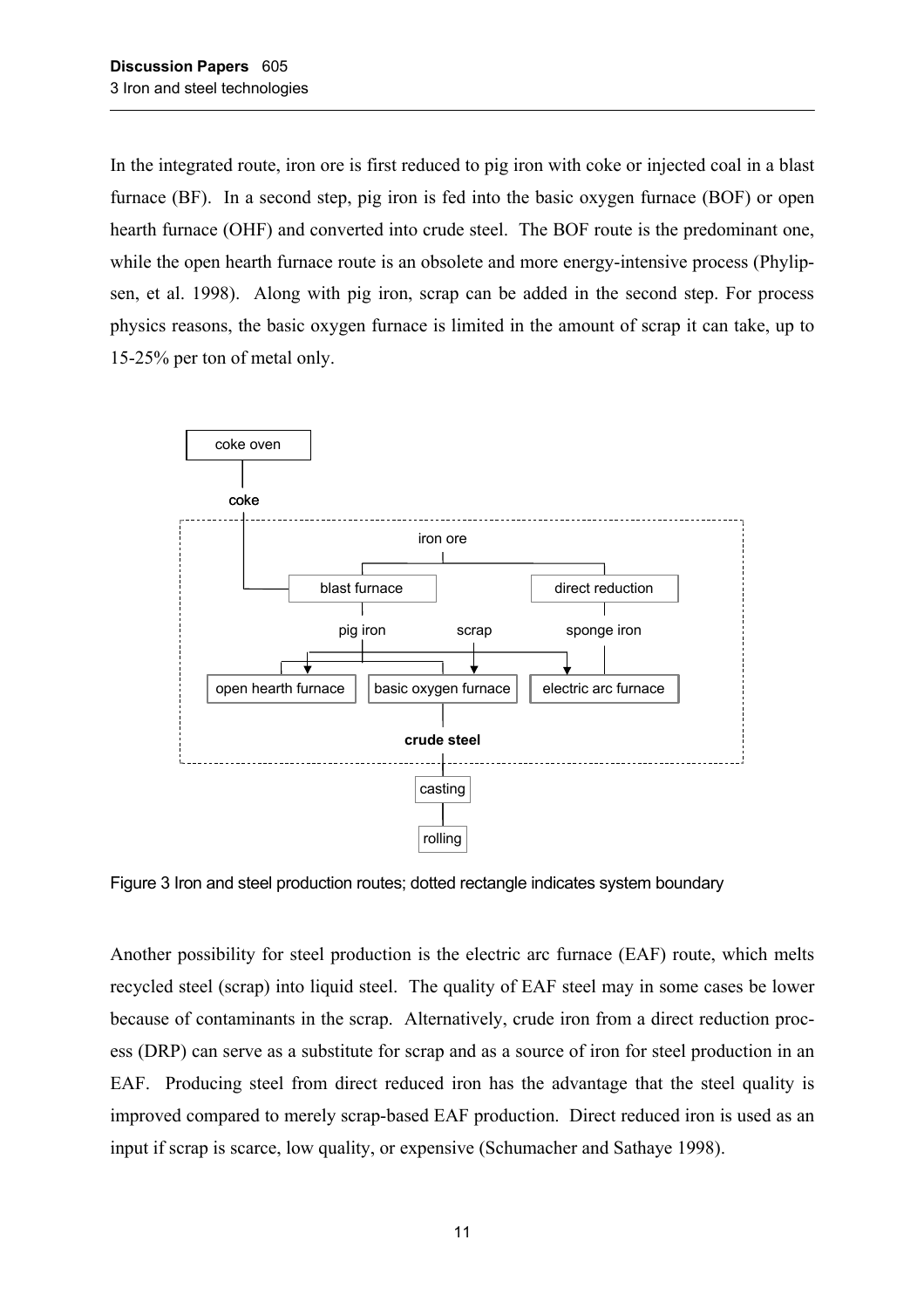Fossil fuels (coke and coal) are the main energy inputs to the integrated route (BF/BOF); the EAF route uses mainly electricity; and the DRP/EAF route consumes both electricity and natural gas. The DRP/EAF route is more energy intensive than the scrap-only EAF route but less energy intensive than the BF/BOF route. Because smelt reduction avoids coke making, it is expected to reduce energy requirements up to 35% compared to the conventional BF/BOF route. Moreover, production costs are expected to be lower than in the conventional route (de Beer 1998). Various studies in the literature assess the potential for energy efficiency improvement and  $CO<sub>2</sub>$  emissions reduction in the iron and steel industry for existing and future technologies (WEC 1995; Phylipsen, 1998; Kim, 2002, Rynikiewicz, 2005). They agree that substantial energy efficiency improvement possibilities exist but depending on their assessment of current energy consumption, the potential for efficiency improvements differs.

Because of resource availability and quality of steel products, production of crude steel in Germany is mainly through the conventional integrated blast furnace/basic oxygen (BF/BOF) route (70%) and to a lower extent through the electric arc furnace (EAF) route (30%) (see [Figure 4,](#page-18-2) WV Stahl and VDEH 2005, Aichinger et al. 2001). As can be seen in [Figure 4,](#page-18-2) the open hearth furnace technology (OHF) played a small role in Germany in the early years after reunification (1990-94) as a relic of outdated East German technology. Since it provides an inefficient production process, plants using this technology were taken out of service soon after reunification.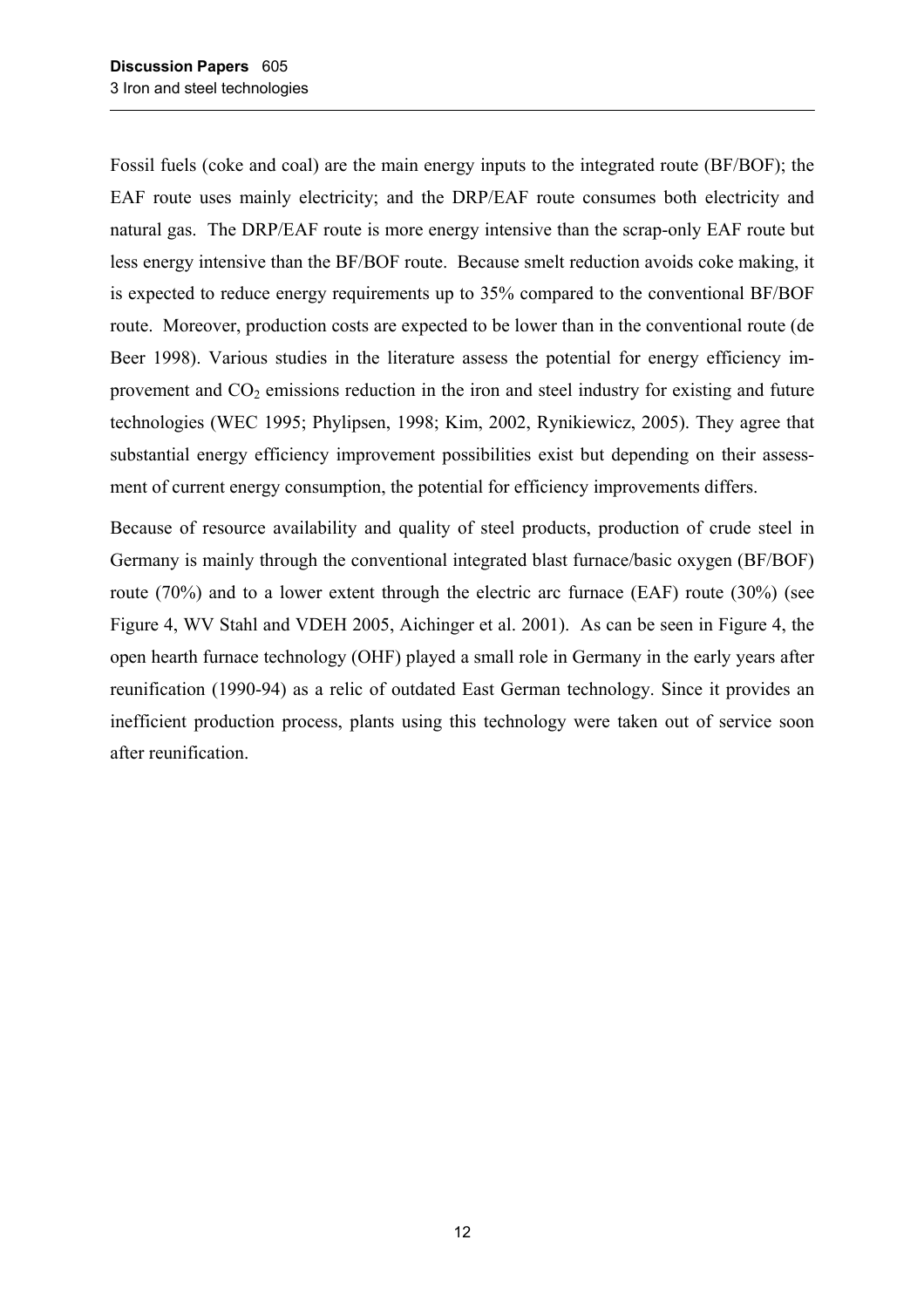<span id="page-18-0"></span>

1985 1986 1987 1988 1989 1990 1991 1992 1993 1994 1995 1996 1997 1998 1999 2000 2001 2002 2003 2004

<span id="page-18-2"></span>Figure 4 Crude steel production by process type, Germany 1985-2004

To produce finished steel, crude steel must be cast, rolled and shaped. Technologies for casting and rolling and further processing of crude steel can be considered to be the same for different crude steel production routes (Aichinger et al. 2001). The structure of the benchmark data set for SGM-Germany [\(Figure 1\)](#page-10-1) reflects the fact that there are many ways to make crude steel, but further processing of steel is relatively independent of the crude steel technology. This can be seen in [Figure 1,](#page-10-1) where the benchmark data includes separate rows for crude steel and shaped steel, indicating that these are separate commodities in the model with separate market prices. The columns in [Figure 1](#page-10-1) indicate that there are three distinct activities for making crude steel but only one for shaped steel. All of the output from the crude steel sector is an input to the shaped steel sector. Shaped steel is then sold to all of the other production activities that require steel as an input.

#### <span id="page-18-1"></span>**3.2 Cost structure**

Detailed information on production costs and performance of German iron and steel making is shown in [Table 1.](#page-20-1) Five iron and steel technologies are represented: basic oxygen furnace, advanced basic oxygen furnace, electric arc furnace, advanced electric arc furnace, and a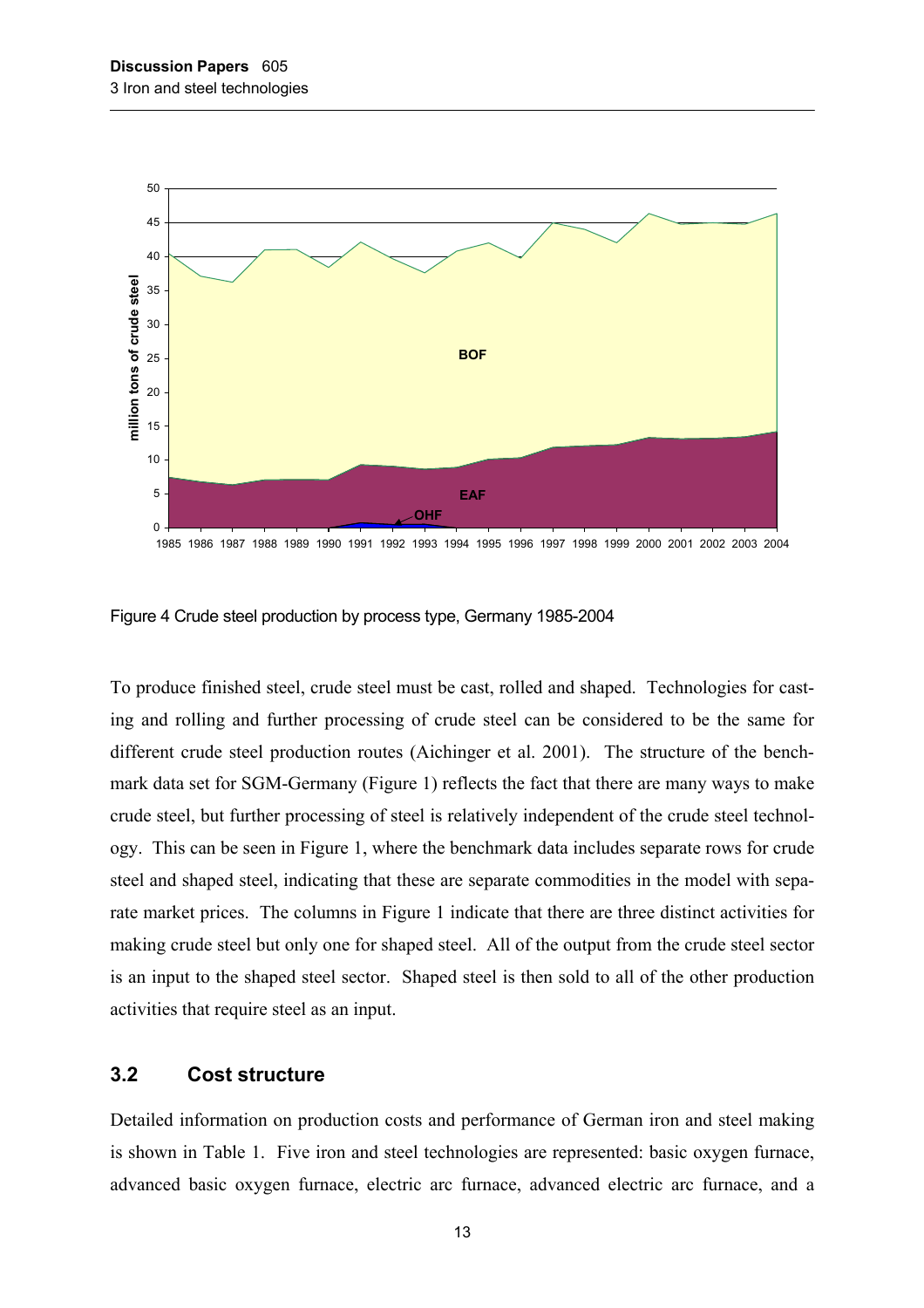direct reduction process. The direct reduction process assumes that an equal share of scrap and direct reduced iron is fed into an electric arc furnace.

For each technology, [Table 1](#page-20-1) provides the cost and energy information needed to populate the benchmark data set for SGM-Germany. Energy inputs by fuel type are presented as both quantities and values. In line with the source data, the values in [Table 1](#page-20-1) are presented in US\$. Cost data other than energy for all technologies are based on Knop (2000). Energy use and costs in BOF, advanced EAF (EAFA) and DRP technologies are based on the same source. Advanced BOF (BOFA) is based on the assumption of a 10% energy efficiency improvement, while current EAF energy use is based on data provided by the German steel association (WV Stahl and VDEH 2005). Total production costs are the sum of energy, raw material, labor and capital costs. Energy costs by technology depend on fuel prices and the fuel mix. Raw material costs include non-energy related costs for iron ore, pig iron, sinter, scrap and other materials to produce crude steel. The energy contained in each of these material inputs (and its related costs) is separately accounted for as energy inputs to crude steel production. Investment costs are discounted over a 10 year lifetime at a rate of 8% (Knop 2000). Production costs differ slightly when converted to euros using Germany-specific fuel, electricity, scrap and iron ore prices.

 $CO<sub>2</sub>$  emissions are calculated as direct emissions from fossil fuel use and indirect emissions from electricity input based on a typical coal fired power plant in Germany with emissions of 0.7 kg CO2/kWh. Emissions from coke production are not accounted for; however, emissions that result from the use of coke, i.e. the carbon contained in coke, are accounted for.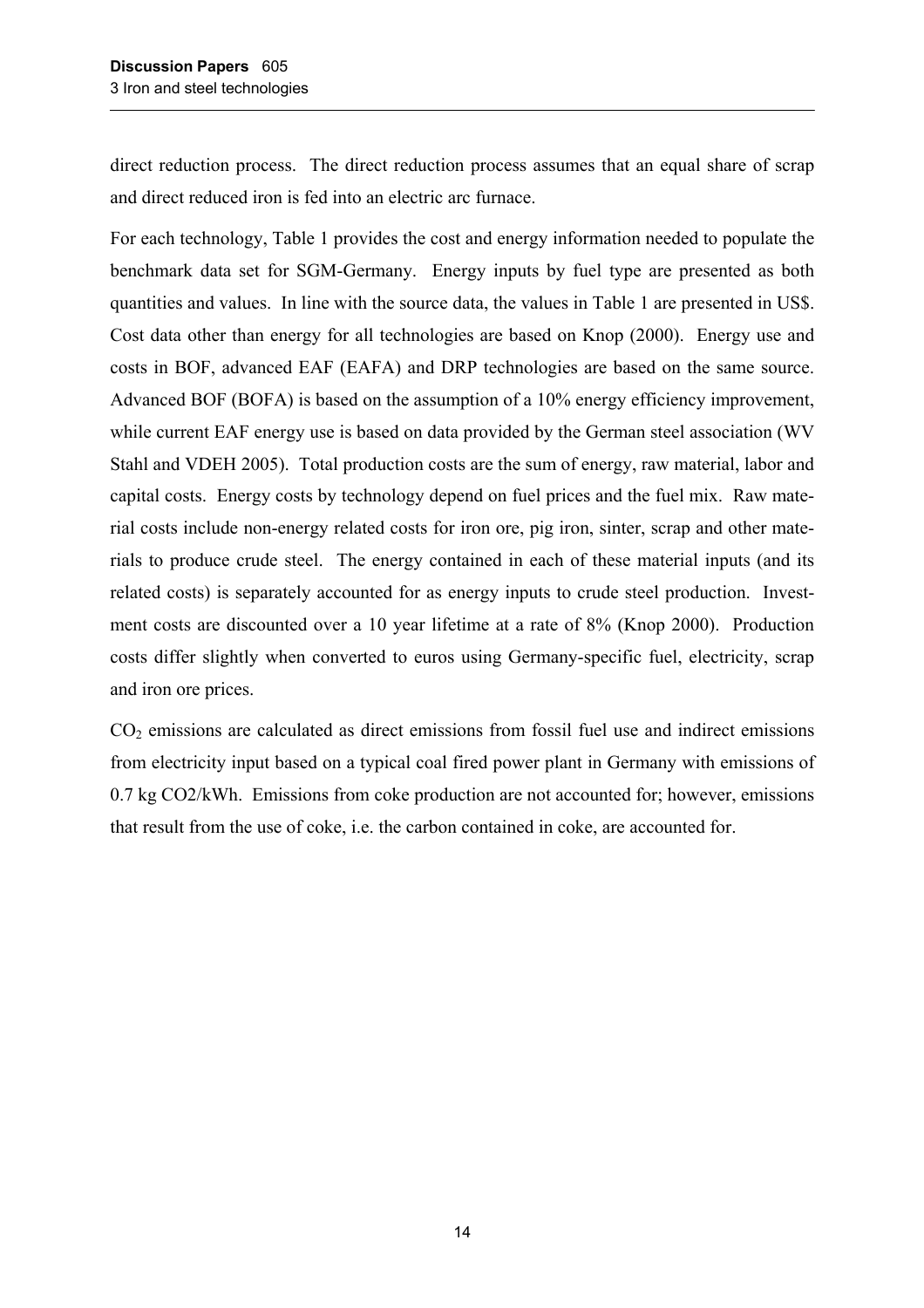|                           | <b>Units</b>            | <b>BOF</b> | <b>BOFA</b> | <b>EAF</b> | <b>EAFA</b> | <b>DRP</b> |
|---------------------------|-------------------------|------------|-------------|------------|-------------|------------|
| Electricity               | kWh                     | 223        | 201         | 512        | 350         | 385        |
|                           | US\$/tcs                | 5.13       | 4.87        | 11.78      | 8.05        | 8.85       |
| Fossil fuels              |                         |            |             |            |             |            |
| Coal                      | GJ                      | 4.54       | 4.08        | 0.08       |             |            |
|                           | US\$/tcs                | 10.55      | 10.23       | 0.18       |             |            |
| Coke                      | GJ                      | 9.88       | 8.89        | 0.01       |             |            |
|                           | US\$/tcs                | 38.02      | 36.88       | 0.04       |             |            |
| Nat. Gas                  | GJ                      |            |             | 0.34       |             | 5.51       |
|                           | US\$/tcs                |            |             | 1.29       |             | 21.17      |
| Capital                   | US\$/tcs                | 38.75      | 38.75       | 11.92      | 11.92       | 23.12      |
| Labor                     | US\$/tcs                | 16.82      | 16.82       | 3.89       | 3.89        | 5.79       |
| Materials                 | US\$/tcs                | 86.59      | 86.59       | 149.09     | 149.09      | 125.10     |
| <b>Energy Credits</b>     | US\$/tcs                | $-9.67$    | $-9.67$     |            |             |            |
| <b>SUM</b>                | <b>US\$/tcs</b>         | 186.19     | 184.48      | 178.19     | 173.96      | 184.03     |
| <b>Emissions</b>          |                         |            |             |            |             |            |
| direct from fossil fuels  | kg CO <sub>2</sub> /tcs | 966        | 937         | 25         | $\theta$    | 273        |
| indirect from electricity | kg CO <sub>2</sub> /tcs | 156        | 148         | 359        | 245         | 269        |

<span id="page-20-1"></span><span id="page-20-0"></span>Table 1 Cost structure of iron and steel technologies

Note: Assumed electricity price 0.023 cent/kWh, natural gas 3.84 US\$/GJ, coal 2.32 US\$/GJ, coke 2.32 US\$/GJ, plant lifetime 10 years, interest rate 8%. Source for BOF, EAFA and DRP: Knop (2000), DRP assumes 50% scrap input, 50% direct reduced iron into an electric arc furnace. EAF: WV Stahl and VDEH (2005). Emissions: indirect emission from electricity based on typical coal fired power plant in Germany  $0.7$  kg CO<sub>2</sub>/kWh. tcs – tons of crude steel.

## **4 Analysis and results**

To demonstrate the operation of iron and steel production, several carbon policy scenarios are considered. The scenarios are intended to provide insights to the European Union  $CO<sub>2</sub>$  emissions trading system, but not to replicate all its features. The  $CO<sub>2</sub>$  prices are applied to the electric power sector, oil refining, coke production, and energy-intensive industries (i.e. those covered by the EU emissions trading scheme). Each policy scenario is simulated as a constant CO<sub>2</sub> charge instead of a price resulting from a cap and trade system in the European Union. Revenues from the CO<sub>2</sub> price are returned as a lump sum to a representative consumer. Our policy analysis consists of four constant-price scenarios at 10, 20, 30 and 50 $\epsilon$  per ton of CO<sub>2</sub> starting in 2005. For the latter two scenarios, the  $CO<sub>2</sub>$  price is introduced in 2005 at 20 $\epsilon$  per ton of  $CO_2$  and increased to 30 and 50 $\epsilon$  respectively by 2010. In addition, we conduct a sce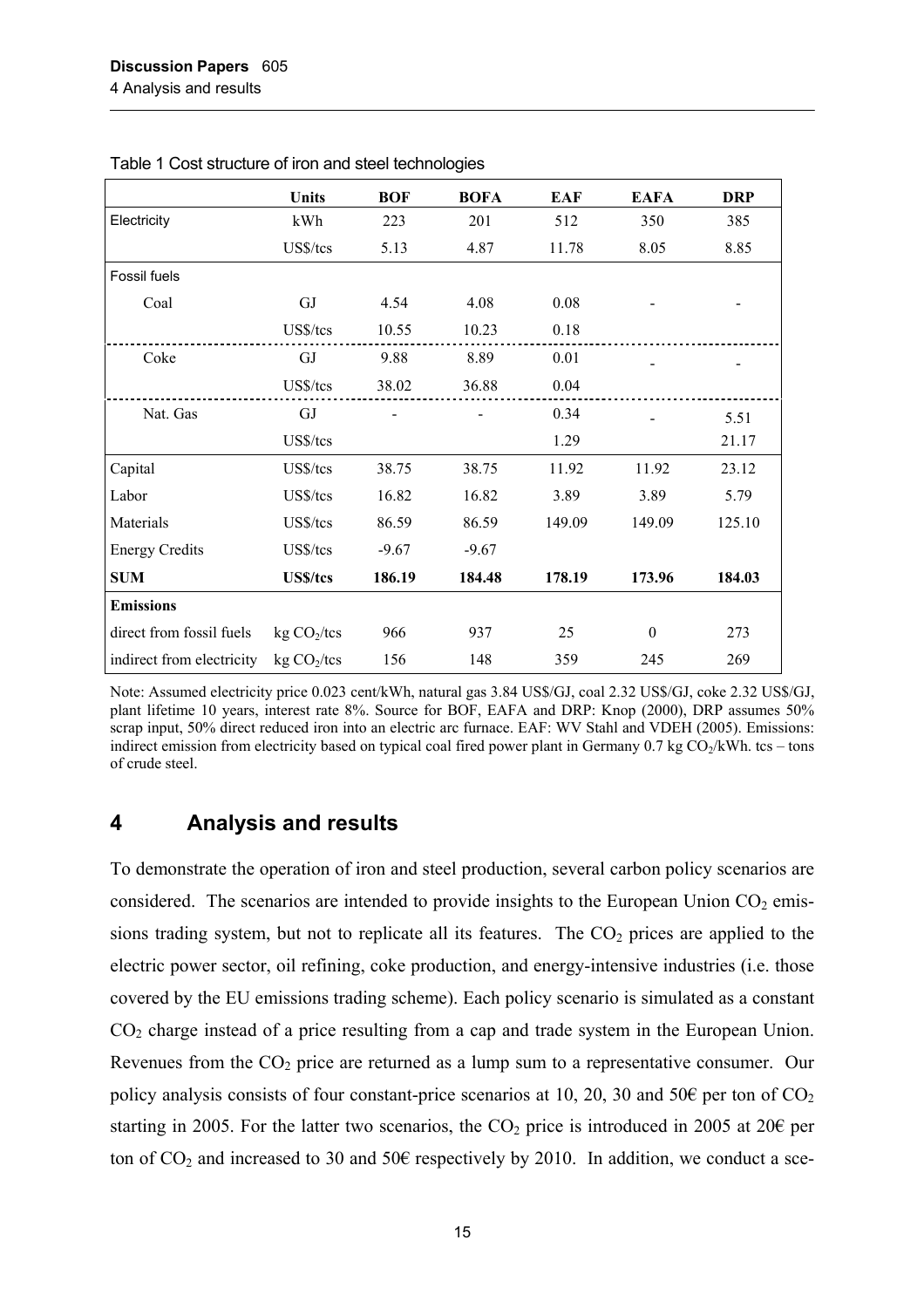<span id="page-21-0"></span>nario with a stepwise CO<sub>2</sub> price increase 10€ in 2005, 20€ in 2010, and so on up to 50€ in 2025.

Each policy scenario is run for the CES representation of iron and steel and for the logit-based technology approach. The results of both these approaches are shown in the following sections. We start out with detailed results from the technology-based approach (Section [4.1\)](#page-21-1), then move on to a comparison of the CES and the technology-based approach (Section 4.2) and to economic and emissions results for the whole economy (Section [4.3\)](#page-28-1). The general equilibrium framework allows analyzing the interaction of the steel sector with other production sectors and the combined response to changes in relative costs and prices.

### <span id="page-21-1"></span>**4.1 Technology analysis**

Our methodology allows us to take a closer look at the structure of iron and steel production and its development over time. We first present a base case for iron and steel production in Germany through 2050 that includes a mix of technologies. Then we discuss the response of the various iron and steel technologies to a range of  $CO<sub>2</sub>$  prices. The technology response depends directly on the way that levelized cost changes as a function of the  $CO<sub>2</sub>$  price.

Production of crude steel in Germany in a base case, i.e. without any carbon policy, is shown in [Figure 5.](#page-22-0) New and advanced technologies come in after 2010 and capture a share of output in the base case as capital stocks retire and investment in new and less expensive technologies picks up. The mix of technologies after 2010 is the same as in the logit nest in [Figure 2.](#page-11-0) Most of the conventional EAF technology is replaced by the advanced version (EAFA) by 2050. Similarly, investment in advanced BOF replaces old capital stocks of BOF and takes up an increasing share of output over time. At the same time, it competes with the new natural gas based direct reduction process (DRP). The DRP technology partly replaces existing BOF steel production and accounts for most of the increase in iron and steel production. It is constrained by increasing natural gas prices and scrap availability. Scarcity of high and medium quality scrap may lead to higher and increasing scrap prices in the future. This would then affect the share DRP and EAF technologies hold in the future. In our analysis, scrap prices are assumed to remain at their 2004 level.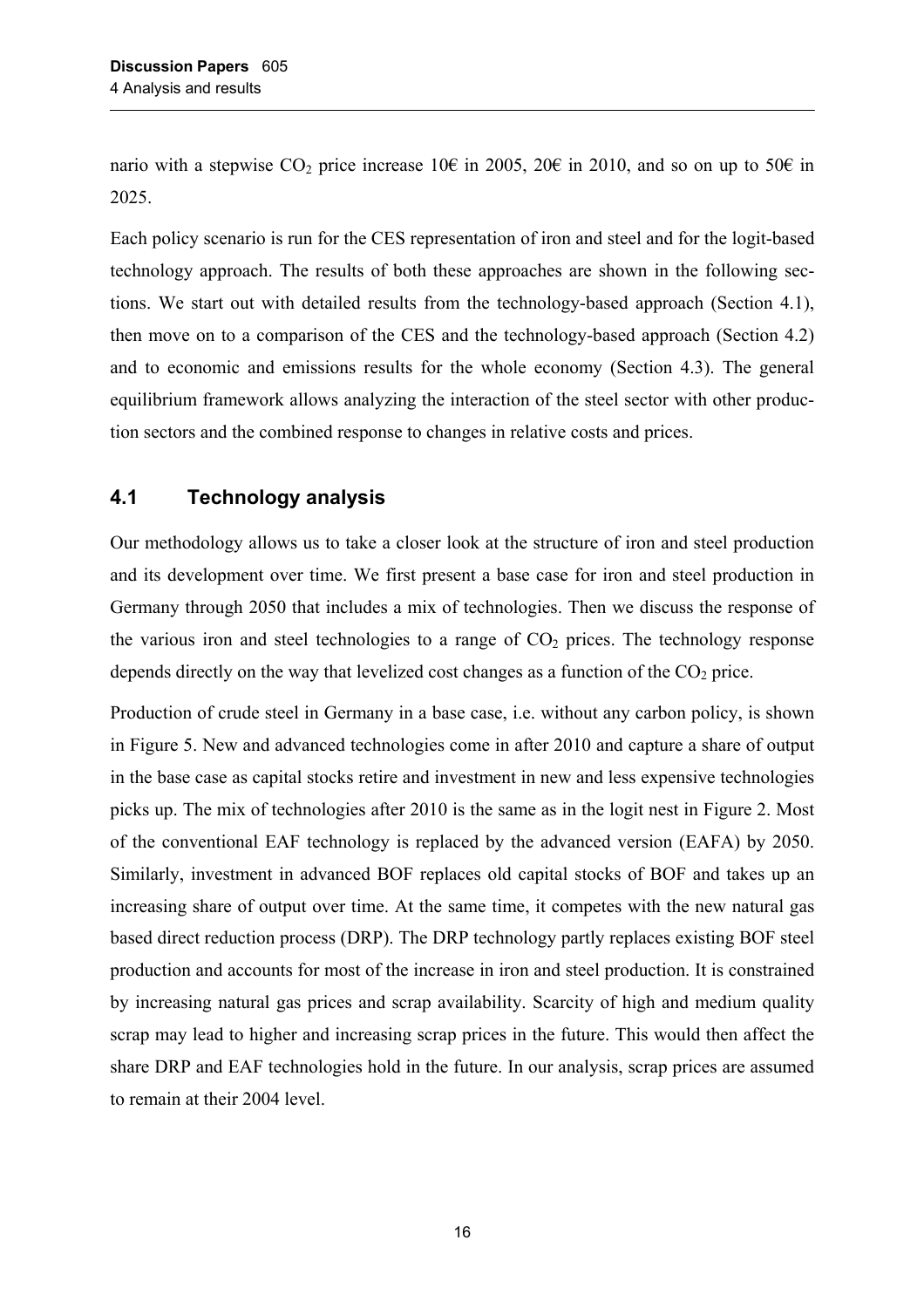

<span id="page-22-0"></span>Figure 5 Production of crude steel through 2050 in a base case for Germany. Steel production occurs with basic oxygen furnace (BOF) and electric arc furncace (EAF) technologies before 2010. Advanced technologies are introduced after 2010, including advanced versions of BOF and EAF, and a direct reduction process (DRP).

A scenario with a stepwise increase in  $CO<sub>2</sub>$  prices was constructed so that we could plot the levelized cost of each iron and steel technology as a function of the  $CO<sub>2</sub>$  price. The technologies vary in their carbon intensity and therefore vary in the rate that levelized cost changes with respect to a  $CO<sub>2</sub>$  price. [Figure 6](#page-23-0) depicts the development of levelized costs for five technologies (BOF, BOFA, EAF, EAFA, DRP) over time and with a stepwise increase of the  $CO<sub>2</sub>$ price.

Besides scrap prices, levelized costs of crude steel production increase over time for two main reasons: because of rising fuel prices (coke, coal, natural gas) and because of carbon policies. Technologies that use more carbon intensive fuels, such as coke and coal, experience a higher increase in levelized costs of production than technologies that use less carbon intensive fuels. The incline of BOF technologies is steepest reflecting the higher carbon intensity. Levelized costs of the DRP technology are initially higher but break even with conventional and advanced BOF technology at a fairly low  $CO<sub>2</sub>$  price. Their deployment is more restricted by the time they become available than by cost competitiveness. Because of relatively high electric-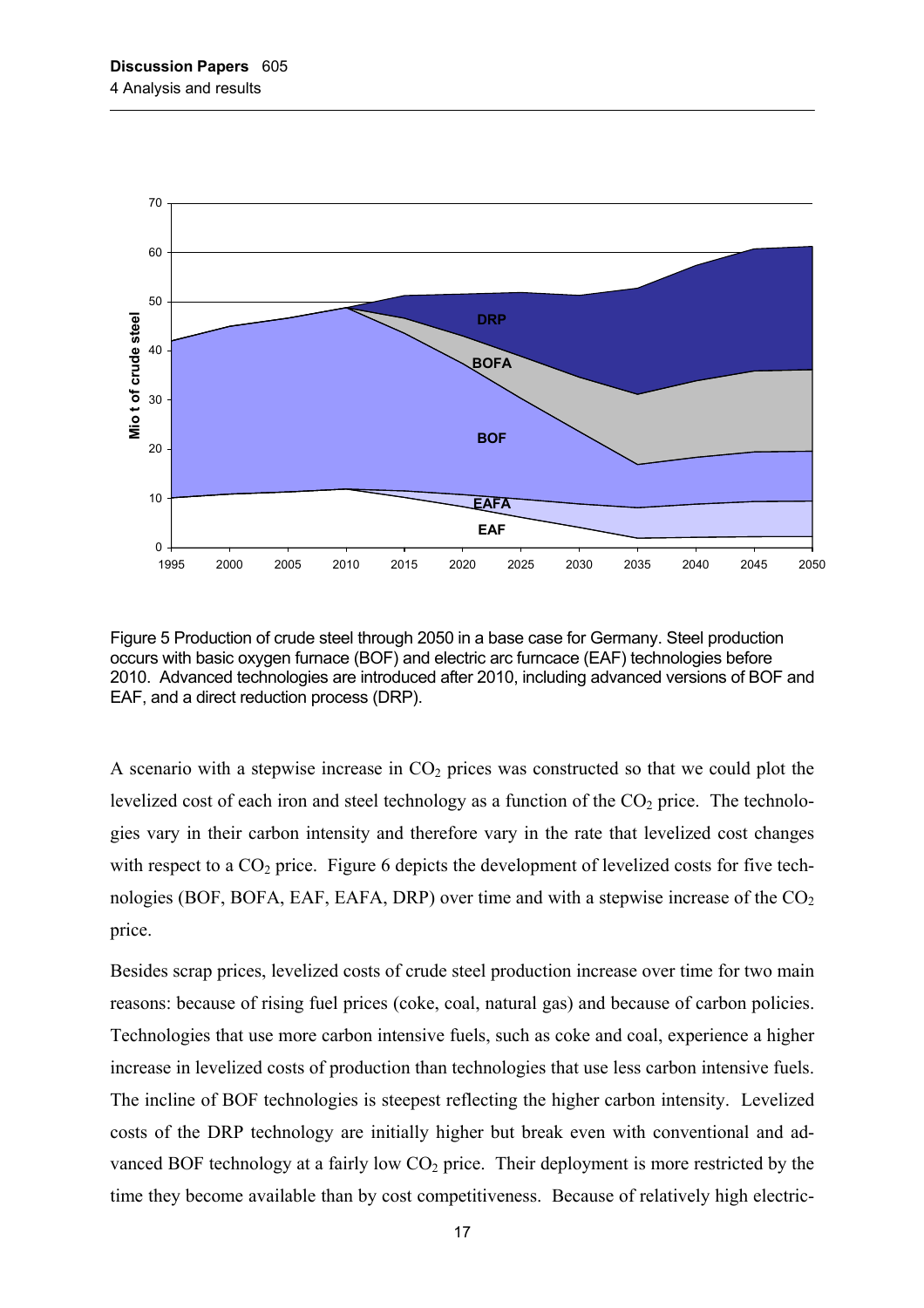ity prices in Germany, the conventional EAF technology is slightly more expensive than the other technologies in the beginning, but is less sensitive to increases in  $CO<sub>2</sub>$  price and soon becomes economically viable. The gap between levelized costs of BOF and other technologies widens as time moves on and higher  $CO<sub>2</sub>$  prices are introduced.



<span id="page-23-0"></span>Figure 6 Development of levelized costs for five technologies (BOF, BOFA, EAF, EAFA, DRP) over time and with a stepwise increase of the  $CO_2$  price (2005=10€/t  $CO_2$ , 2010=20€/t  $CO_2$ , 2015=30€t CO<sub>2</sub>, 2020=40€/t CO<sub>2</sub>, 2025=50€/t CO<sub>2</sub>). Levelized costs are indexed to the average cost of crude steel production in the base year (cost index equals 1 in 1995).

The effect on the structure and development of iron and steel production by technology can be seen in [Figure 7.](#page-24-1) In 2020, some of the old capital stock will have been replaced by investment into advanced technologies. Production from BOFA, EAFA and DRP takes up an increasing share in total iron and steel production. With a higher  $CO<sub>2</sub>$  price, steel output declines for the coke intensive BOF technology, but increases slightly for the more electricity intensive EAF and EAFA technologies. Emissions from electricity are accounted for in the electricity sector, where the  $CO<sub>2</sub>$  price is applied and added onto the price of electricity according to the carbon intensity of the electricity generation mix. Thus, the EAF and EAFA technologies face higher electricity prices. The increase in electricity prices for EAF steel, however, is not as pronounced as the increase in coke and coal prices for carbon intensive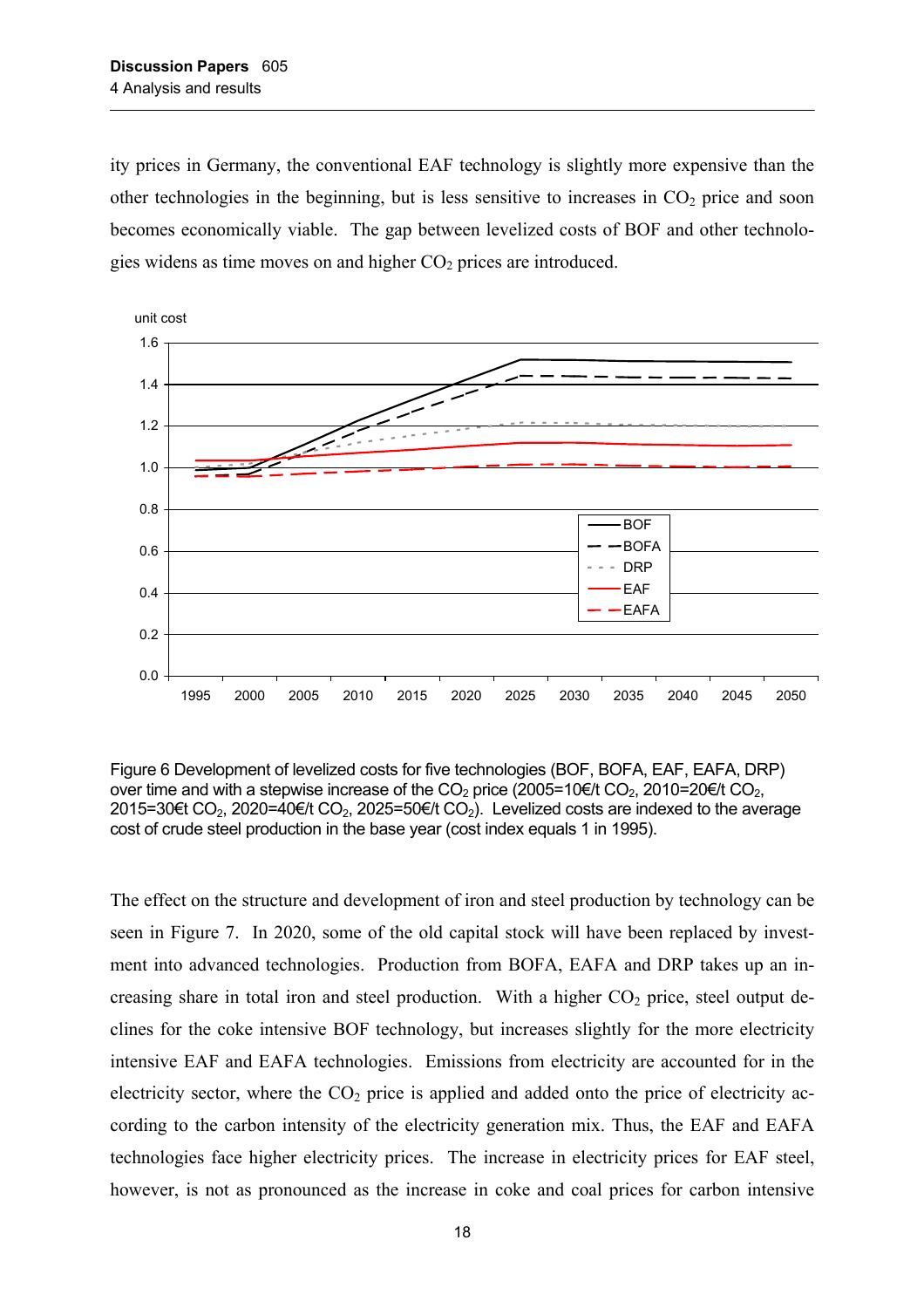<span id="page-24-0"></span>BF/BOF steel. By 2030, as the capital stock turns over, more and more advanced technologies come into production. With a higher  $CO<sub>2</sub>$  price, the shifts we noticed in 2020 are more distinct in 2030. The effect of the  $CO<sub>2</sub>$  price on DRP production is very small. With a mixed input of natural gas and electricity the effect is similar to EAF steel production.



<span id="page-24-1"></span>Figure 7 Simulated production of crude steel in 2020 and 2030 at three CO<sub>2</sub> prices: zero  $\epsilon/t$  CO<sub>2</sub> or business as usual (BAU), 10€/t CO<sub>2</sub>, and 50€/t CO<sub>2</sub>.

### **4.2 Conventional CES versus technology-based approach**

This section compares results for the technology-based approach (LOGIT) and the traditional CES cost function approach. The same carbon policies are applied to both approaches, and the policies result in similar effects on production levels of iron and steel. Production increases over time, but to a lower extent at higher  $CO<sub>2</sub>$  prices. Because the CES approach does not distinguish between different technologies, we cannot compare the technology mix to produce iron and steel. Instead, we take a closer look at the energy inputs to iron and steel production, which reflects the underlying technologies and their distinct energy input structure. Energy input to iron and steel develops differently for the two approaches, over time and in response to a  $CO<sub>2</sub>$  price. [Figure 8](#page-26-0) shows specific energy input, in gigajoules per ton of crude steel, into iron and steel production in the base year and in year 2010. While in the base year, both ap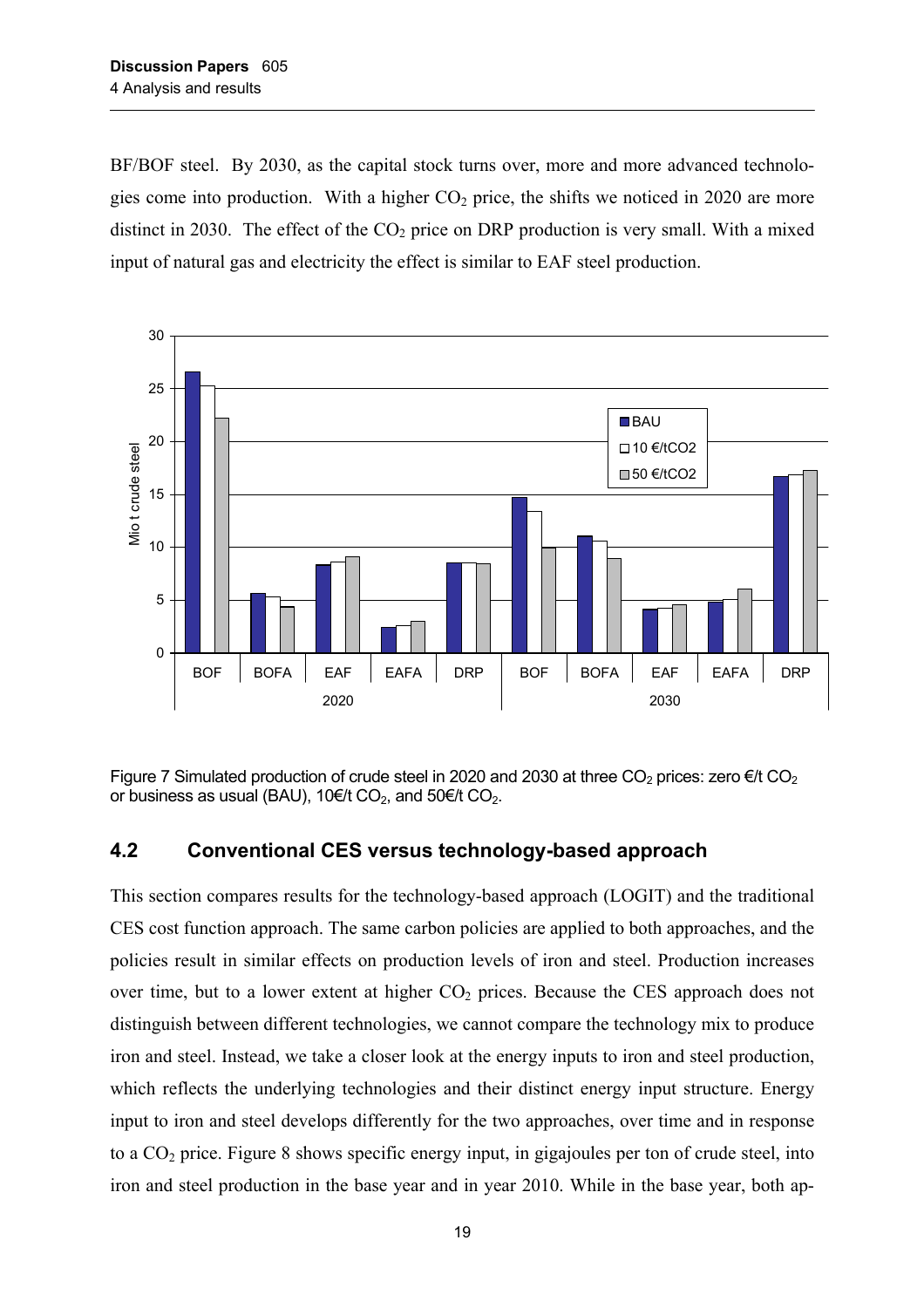proaches show the same specific energy consumption, the picture has changed by the year 2010. Specific energy consumption is lower in the traditional approach and decreases with higher  $CO<sub>2</sub>$  prices. The differences in specific energy consumption are due to the assumptions on technological change in the two approaches. As explained in Section [2.5,](#page-14-1) exogenous assumptions on energy efficiency improvement are taken in the traditional approach. They imply an annual decrease in energy consumption with respect to each individual fuel in a continuous way. Assumptions on technological change do not relate to specific technological characteristics. On the contrary, the approach with specific technologies uses assumptions about current and future technologies that are explicitly based on engineering data and allows for substitution of one technology for another over time. New technologies come into the model after the year 2010. No efficiency improvement is applied to the existing capital stock. Therefore, the reduction in energy input to iron and steel production in the base case is nil in the technology case (LOGIT) compared to the base year. Specific energy input in the technology-based case decreases with a higher  $CO<sub>2</sub>$  price. This is due to a shift in production technologies based on a change in levelized costs of production. Coal intensive iron and steel production becomes relatively more expensive with a higher  $CO<sub>2</sub>$  price than natural gas or electricity based iron and steel production. However, the price response in 2010 is limited by the rate that existing capital stocks retire.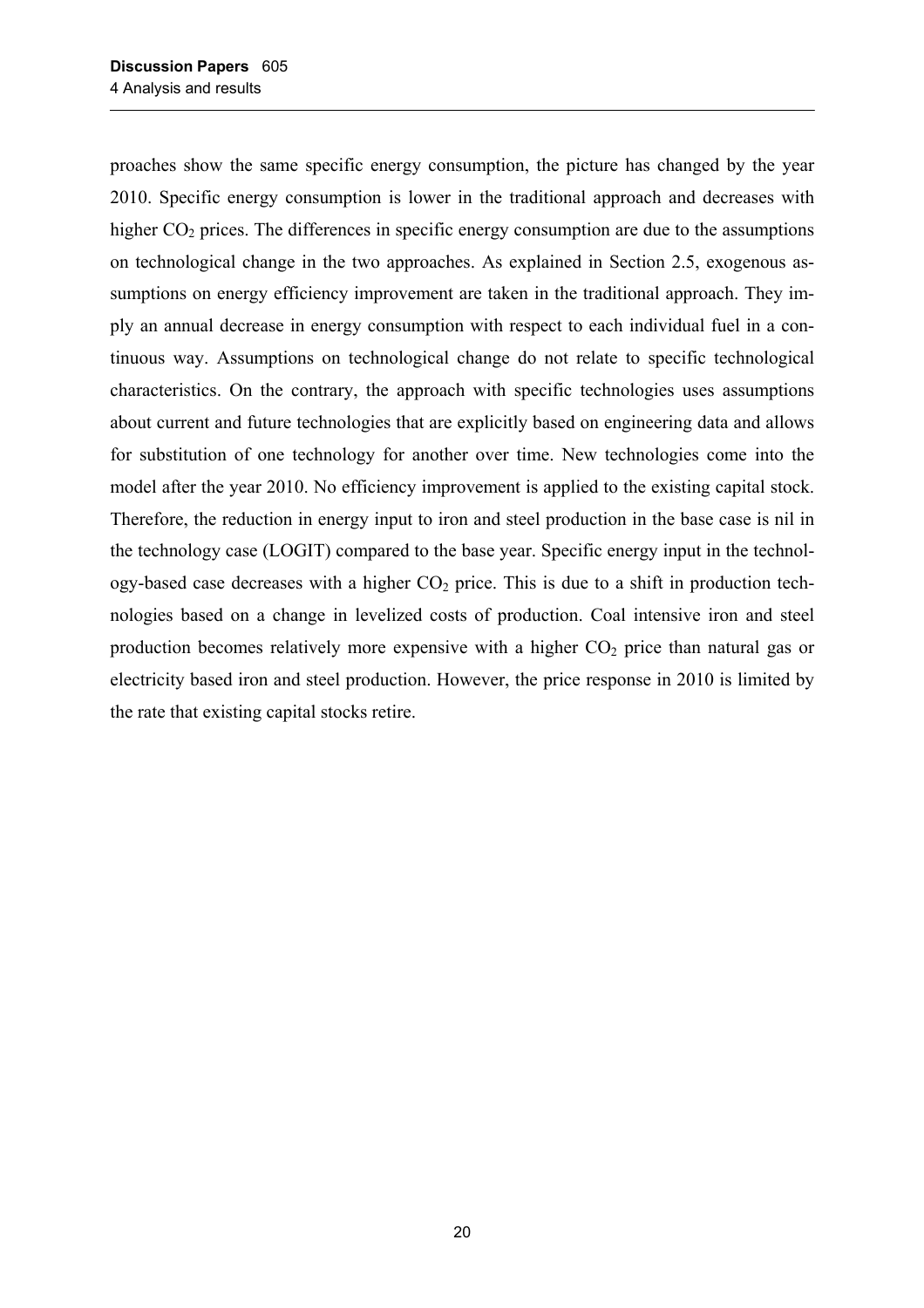

<span id="page-26-0"></span>Figure 8 Specific fuel input to iron and steel production, base year and 2010. Units are gigajoules (GJ) per ton of crude steel.

After 2010, new and more advanced technologies become available in the technology-based approach. They change the structure of iron and steel production depending on their relative production costs according to the logit function described in Section [2.2.](#page-10-2) [Figure 9](#page-27-0) shows specific energy input to iron and steel production in the year 2030 for the traditional approach (CES) and for the technology-based approach (LOGIT). Specific energy consumption decreases over time and with higher  $CO<sub>2</sub>$  prices for both the CES and the LOGIT approach. The response to higher  $CO<sub>2</sub>$  prices is more pronounced in the traditional approach; this depends directly on the assumed elasticity of substitution ( $\sigma$  = 0.3). We can vary this response simply by changing the substitution elasticity. The CES approach is essentially locked into the same pattern of fuel inputs over time and in response to a carbon price. For this reason, almost no natural gas is used in the CES approach. In the technology-based approach, however, a higher CO<sub>2</sub> price induces production technologies to shift away from coal and coke based technologies (BOF) towards natural gas based technologies (DRP). Thus, the average carbon intensity per unit of crude steel declines. There are some similarities in the carbon price response of the two approaches: coke use dominates iron and steel production; yet, coal and coke consump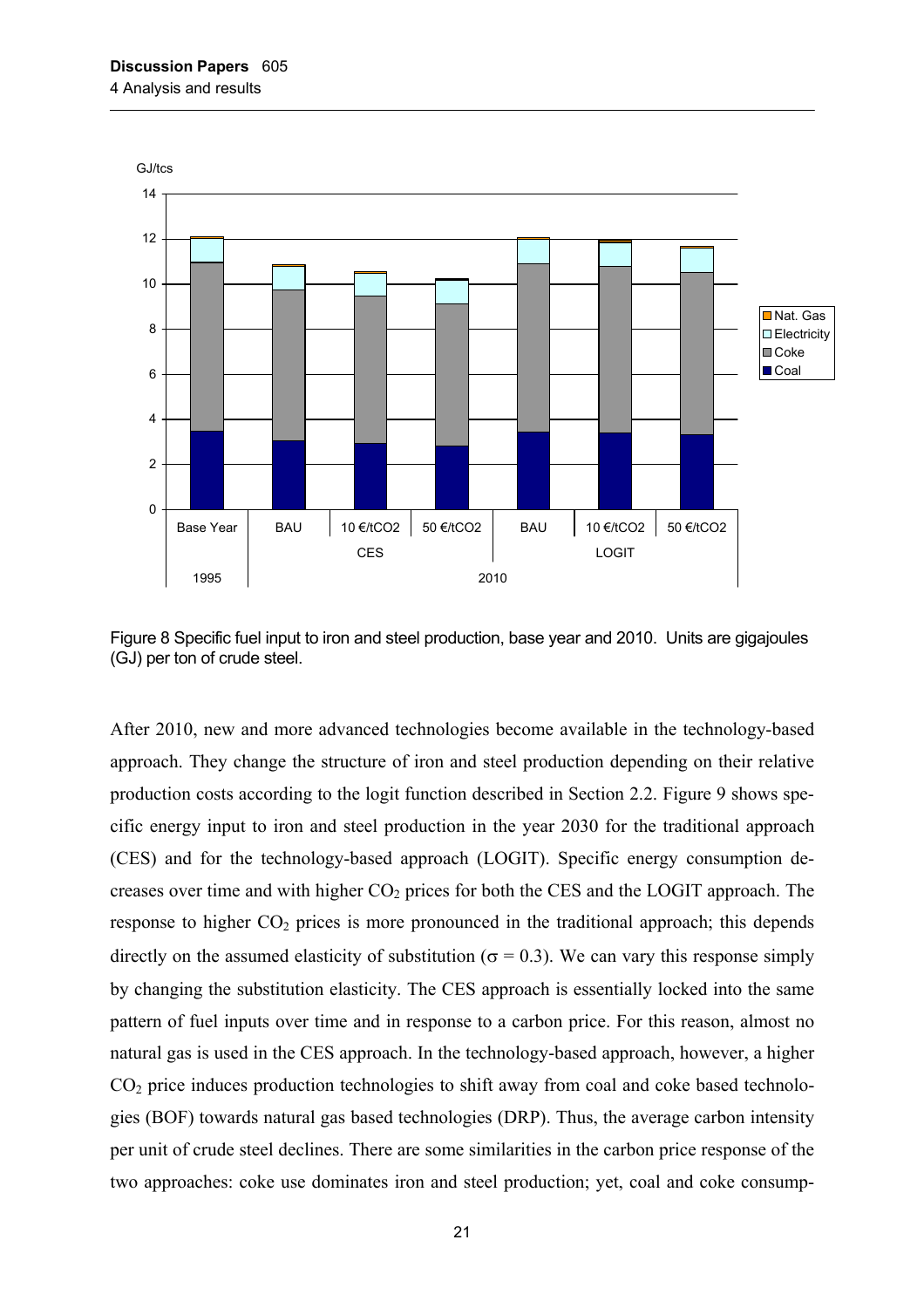tion per unit of crude steel declines substantially; and electricity consumption remains relatively constant.



<span id="page-27-0"></span>Figure 9 Specific fuel input to iron and steel production, year 2030. Units are gigajoules (GJ) per ton of crude steel.

To summarize, we see a development in the traditional CES approach that is solely based on base year fuel input structure and the assumptions about fuel specific technological change over time. Depending on the rate of technological change, energy intensity decreases more or less rapidly. No fuel switching other than that allowed by the input substitution elasticity can occur. If the substitution elasticity is relatively low, the base year structure dominates future development of energy use. The technology-based approach provides a greater flexibility with respect to structural change in steel production and its inputs. It allows for new technologies with different input characteristics to compete with existing technologies. Thus, it decouples base year structure from future development as seen in [Figure 9.](#page-27-0) Specifically, this flexibility arises from the possibility to account for 1) engineering based technology information on input and cost structure, 2) discrete and different technologies with their specific characteristics at various points in time, 3) improvements of technology characteristics according to engineering knowledge and projections.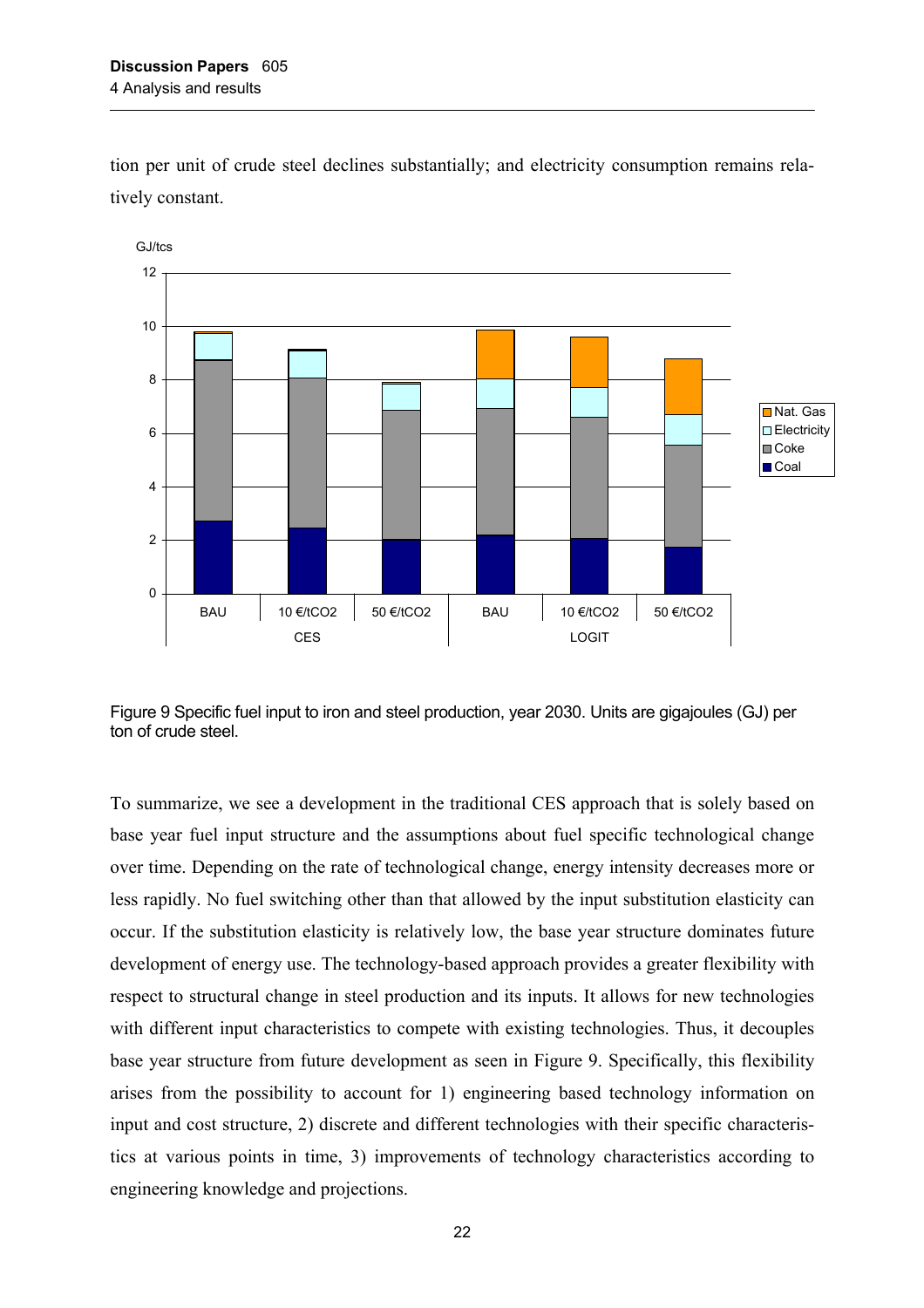#### <span id="page-28-1"></span><span id="page-28-0"></span>**4.3 Economic and emissions results**

One clear advantage of a CGE framework is the comprehensive coverage of  $CO<sub>2</sub>$  emissions on a national basis. In this study,  $CO<sub>2</sub>$  emissions are calculated at the point of emission, which is usually the point that fossil fuels are combusted. This presents an accounting difficulty for electricity because there are no emissions at the point the energy is consumed. This is important for the iron and steel sector as a significant amount of electricity is consumed but there are no direct  $CO<sub>2</sub>$  emissions where the electricity is used. A purchaser of electricity pays the average price across all generating options, so the appropriate amount of emissions to be charged is the average amount of  $CO<sub>2</sub>$  per kWh. However, the generating mix is changing over time and the average amount of  $CO<sub>2</sub>$  per kWh is also changing. Emissions calculations at the national level in a CGE model consider all of these interactions, but it would take some extra effort to reassign emissions from the electricity-generating sector to the various users of electricity.

Results presented so far in this paper were obtained by operating a CGE model for Germany at various  $CO<sub>2</sub>$  prices. However, the  $CO<sub>2</sub>$  prices were applied only to sectors covered by the EU CO<sub>2</sub> emissions trading program. As a point of comparison, we also ran the same  $CO<sub>2</sub>$ price scenarios, but with the entire economy exposed to a  $CO<sub>2</sub>$  price. As expected, national emissions reductions are greater with  $CO<sub>2</sub>$  prices applied to the entire economy. Figure 10 provides a time series of emissions projections from SGM-Germany for the following emissions scenarios: baseline (no  $CO<sub>2</sub>$  price); partial coverage at 20 euros per t  $CO<sub>2</sub>$ ; partial coverage at 50 euros per t  $CO_2$ ; full coverage at 20 euros per t  $CO_2$ ; full coverage at 50 euros per t  $CO<sub>2</sub>$ . These scenarios are placed in context of various historical measures of  $CO<sub>2</sub>$  emissions in Germany and some future projections by others (Markewitz and Ziesing (M&Z 2004), Prognos/EWI 1999, U.S. Energy Information Administration 2002, E3M Lab 2003 and Esso 2001).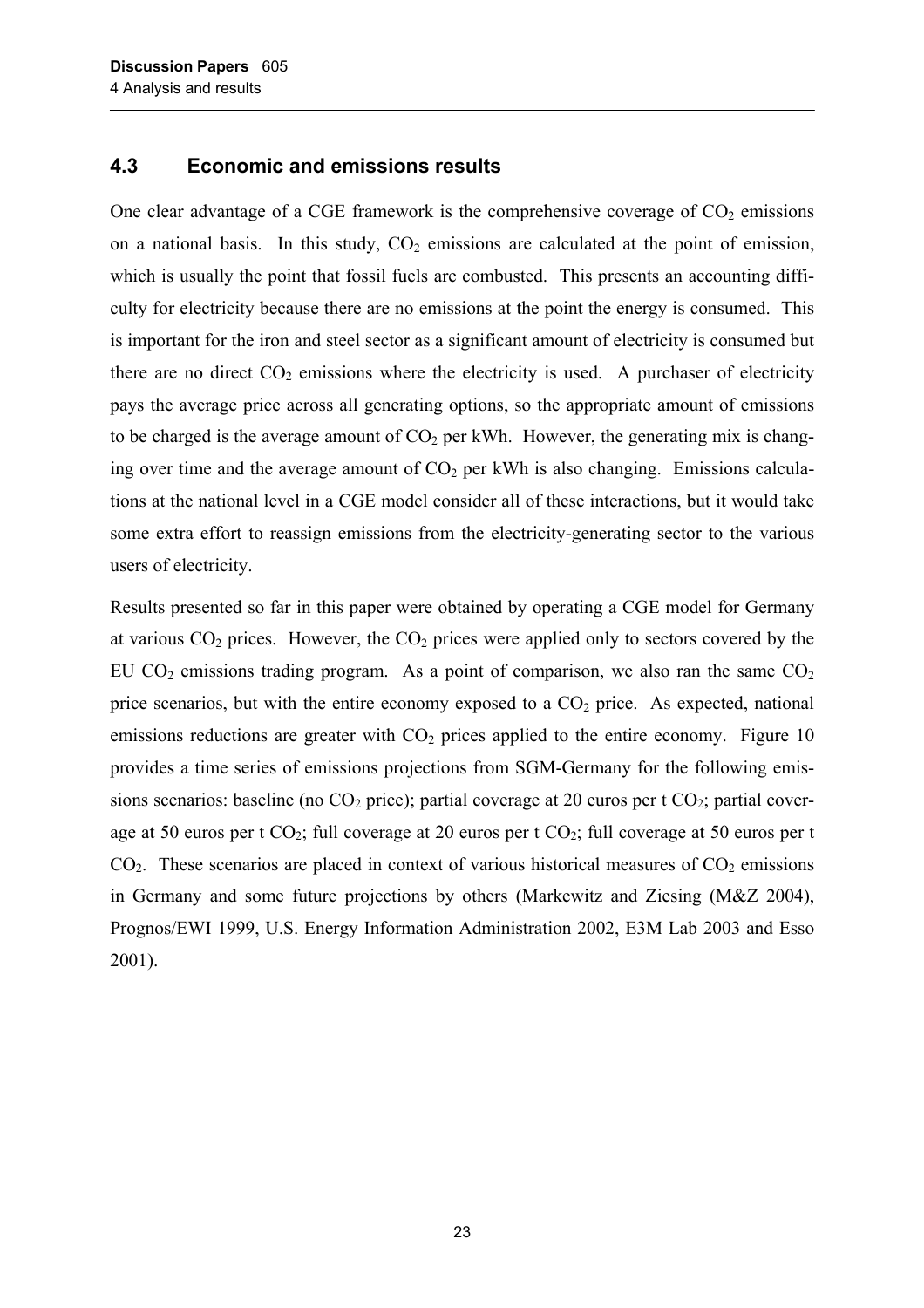

<span id="page-29-0"></span>Figure 10  $CO<sub>2</sub>$  emissions Germany: historical and future projections from various sources.

[Figure 11](#page-30-0) provides a breakdown of emissions reductions into broad groups of energyconsuming sectors at a  $CO_2$  price of 50 euros per t  $CO_2$ .  $CO_2$  emissions from electricity generation are nearly the same between the partial- and full-coverage scenarios. In either scenario, emissions reductions increase over time due to the time it takes for existing capital stocks to turn over. Some of the reductions in emissions from electricity generation, especially in later years, are due to carbon dioxide capture and storage. Further background on the role of CO<sub>2</sub> capture and storage in SGM can be found in Schumacher and Sands (2006).

Manufacturing industries include energy-intensive and non-energy-intensive sectors. Thus, a difference in emissions reductions can be seen when a  $CO<sub>2</sub>$  price is only applied to the energy-intensive parts of manufacturing. Energy transformation sectors are included in the partial-coverage case, while services, transport and agriculture do not face a  $CO<sub>2</sub>$  price and thus do not contribute directly to emissions reductions.

The household sector provides an interesting comparison between full and partial coverage. Even though households are not included in the partial-coverage case, there is still a reduction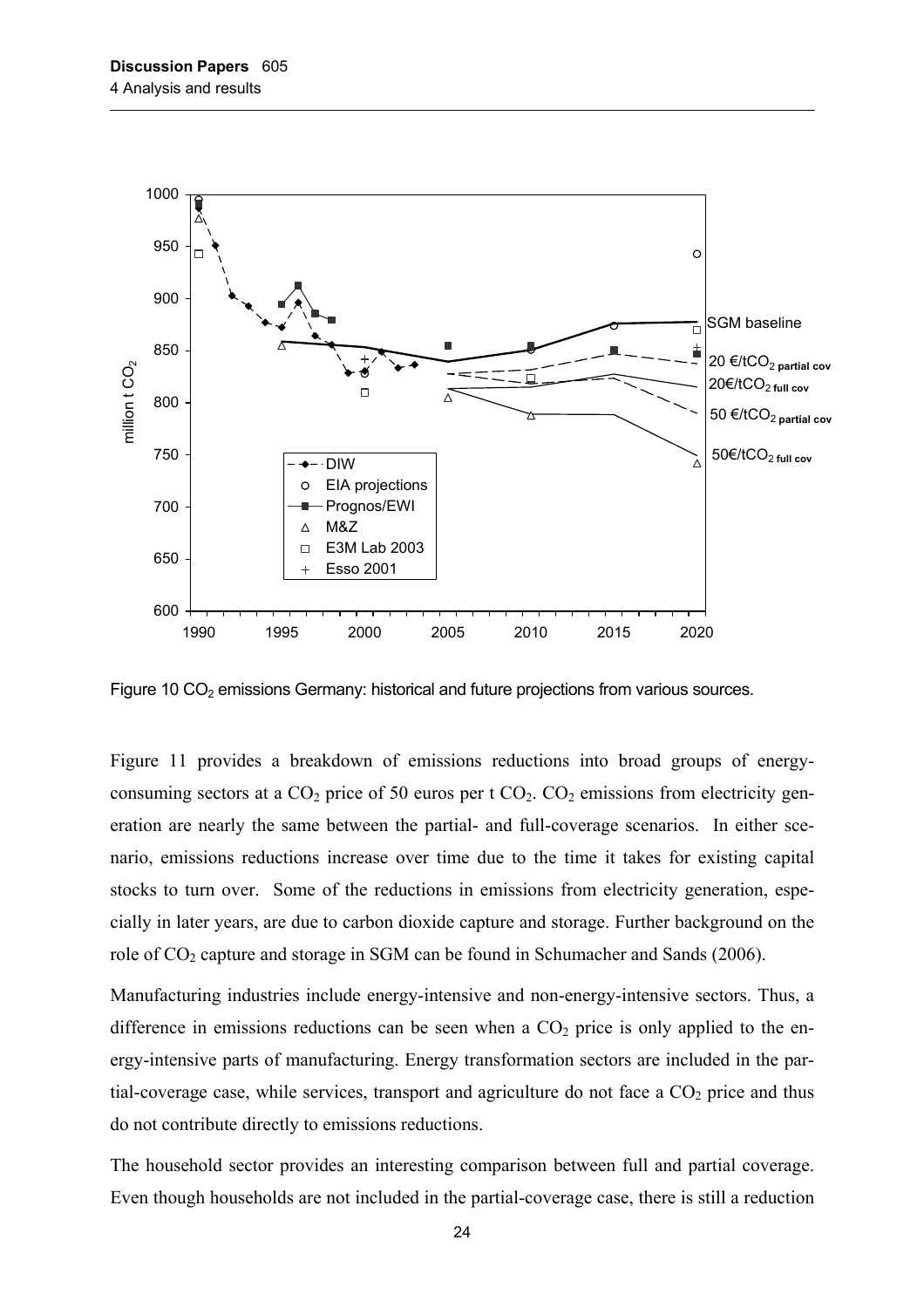in emissions because the petroleum refining sector is covered and its price is higher in the partial-coverage case than in the base case.



<span id="page-30-0"></span>Figure 11 Decomposition of emissions reductions at  $50 \text{E/t}$  CO<sub>2</sub> across households and major types of industries.

A CGE framework also allows us to simulate the change in output by production sector in response to changing prices, especially  $CO<sub>2</sub>$  prices. [Figure 12](#page-31-1) shows the change in gross output for groups of production sectors at 50 euros per t  $CO<sub>2</sub>$ , relative to the base case. There is an overall loss in output, but it is most pronounced for energy-intensive sectors directly exposed to the  $CO<sub>2</sub>$  price, as the price of those products increases more than the prices of other products. The overall loss in GDP in 2050 for the partial coverage case is 0.57%, very close to the loss in gross output from the large services sector.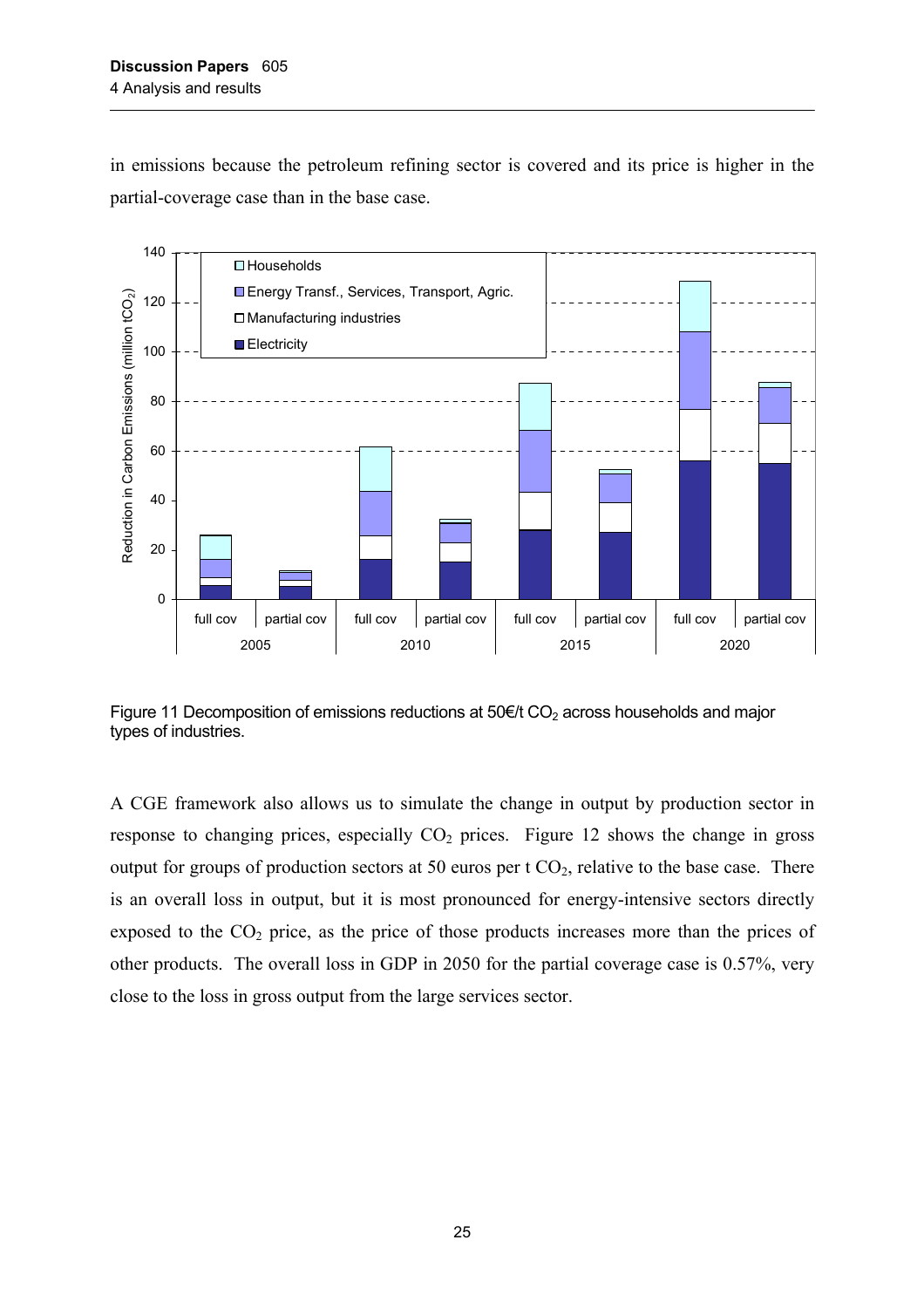<span id="page-31-0"></span>

<span id="page-31-1"></span>Figure 12 Change in sectoral gross output at 50 $\epsilon$  per ton CO<sub>2</sub> for major sectors of the economy (partial coverage) relative to base case.

## **5 Conclusions**

Computable general equilibrium models have become the standard tool for analysis of economy-wide impacts of policy intervention (such as greenhouse gas abatement policies) on resource allocation and the associated implications for incomes of economic agents (Grubb et al. 1993). They provide a consistent framework for studying price-dependent interactions between the energy system and the rest of the economy. For example, demand for energyintensive goods will fall under a carbon policy because these goods become relatively more expensive. In some energy-intensive industries, especially electricity generation and steel production, response to an energy or climate policy occurs mainly through shifts between alternative production processes. This suggests that CGE models would benefit from including a representation of specific technologies. Advantages of a technology-based approach include: shifts in energy consumption are consistent with shifts between technologies, and the least-cost technology bounds the analysis.

This study explores a technology-based method for improving the realism of energy-intensive industries in a top-down economic model used for analysis of climate policy. Traditionally in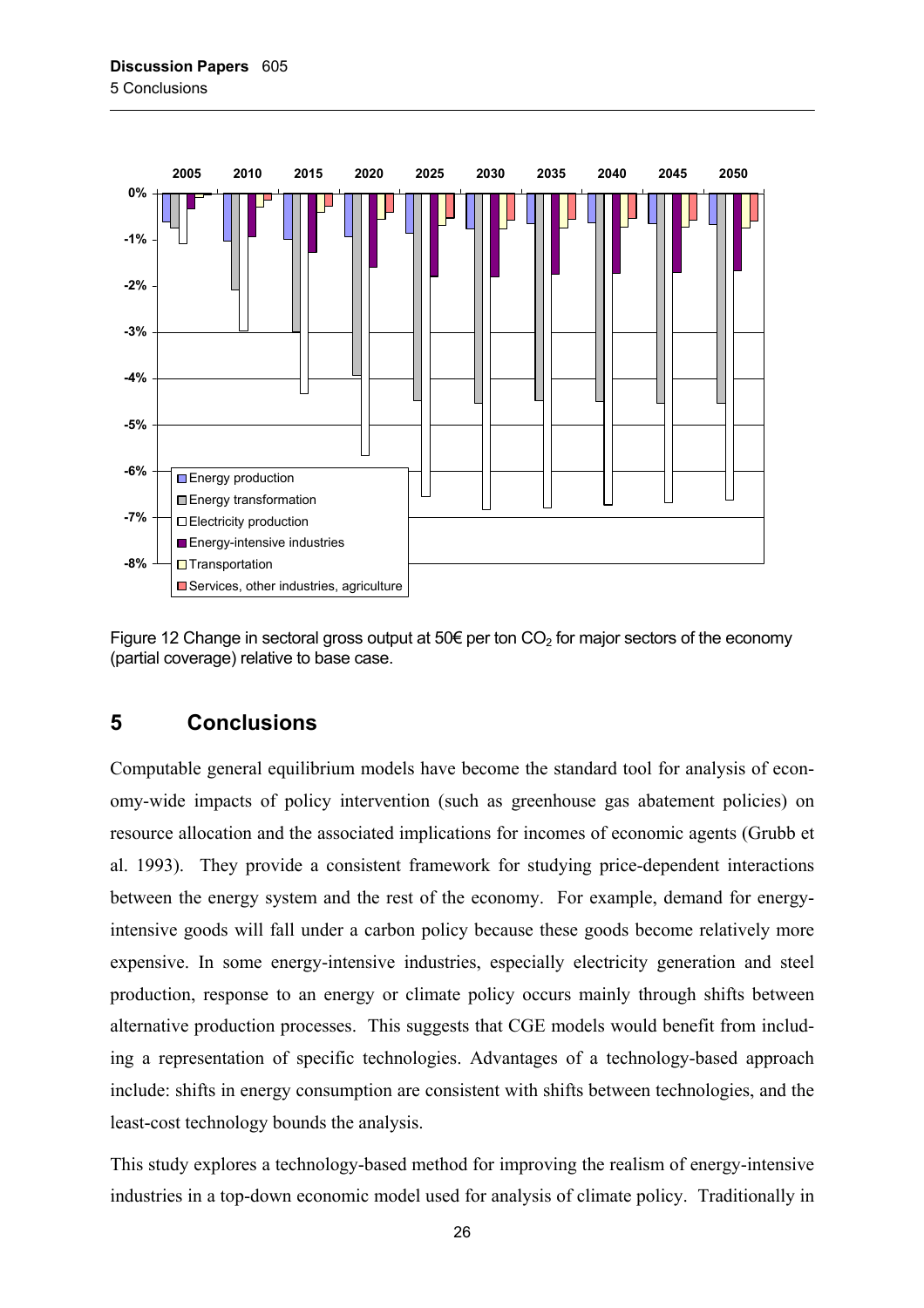top-down models, production sectors are represented by a CES cost function and limited input substitution possibilities. Industrial processes and technological change in these processes are generally not used to parameterize the CES cost function. The new integrated approach replaces the CES cost function with a set of specific processes: each represents a specific technology with technical coefficients constructed from engineering data. We apply this new approach to the iron and steel sector in Germany and account for five different production processes.

The paper compares two ways of representing iron and steel production in a CGE model for Germany: the standard CES cost function approach, and shifts between distinct production processes. The study is designed to provide insights on the response of the iron and steel sector to a policy induced price change, including changes in technological choice, in output, in the fuel mix and carbon emissions. Furthermore, the integrated, technology-based, approach permits an analysis of interaction with other sectors, in particular the electricity sector and its efficiency, and their combined response to policy induced price changes.

Our technology-based analysis reveals that  $CO<sub>2</sub>$  reductions in the iron and steel sector take place primarily due to process shifts towards less carbon-intensive production routes and due to output adjustments. These occur as a reaction to higher production costs under a climate policy. We conclude that prices and availability of fuels, as well as the efficiency and the fuel mix of electricity production are important factors for iron and steel production under a climate policy and need, indeed, to be modeled simultaneously. It is important to model electricity and steel production together in a consistent framework because  $CO<sub>2</sub>$  emissions from an electric arc furnace, for example, depend on the mix of electricity generation processes, which itself will change with a climate policy. We also see that shifts in technology are not singular events but continue over time as new investment decisions are taken. Thus, policies induce long-term shifts in production capacities, technological change and carbon abatement.

One of the tradeoffs of using a technology approach within a CGE model is the time required to construct a benchmark data set. It requires collection of engineering cost and performance data, which can be drawn from the same sources as for bottom-up analysis, and also a reconfiguration of the input-output structure to accommodate the most important production pathways.

This type of analysis can be extended to other energy-intensive industries and to other countries. Ultimately, we would like to compare results between countries, especially between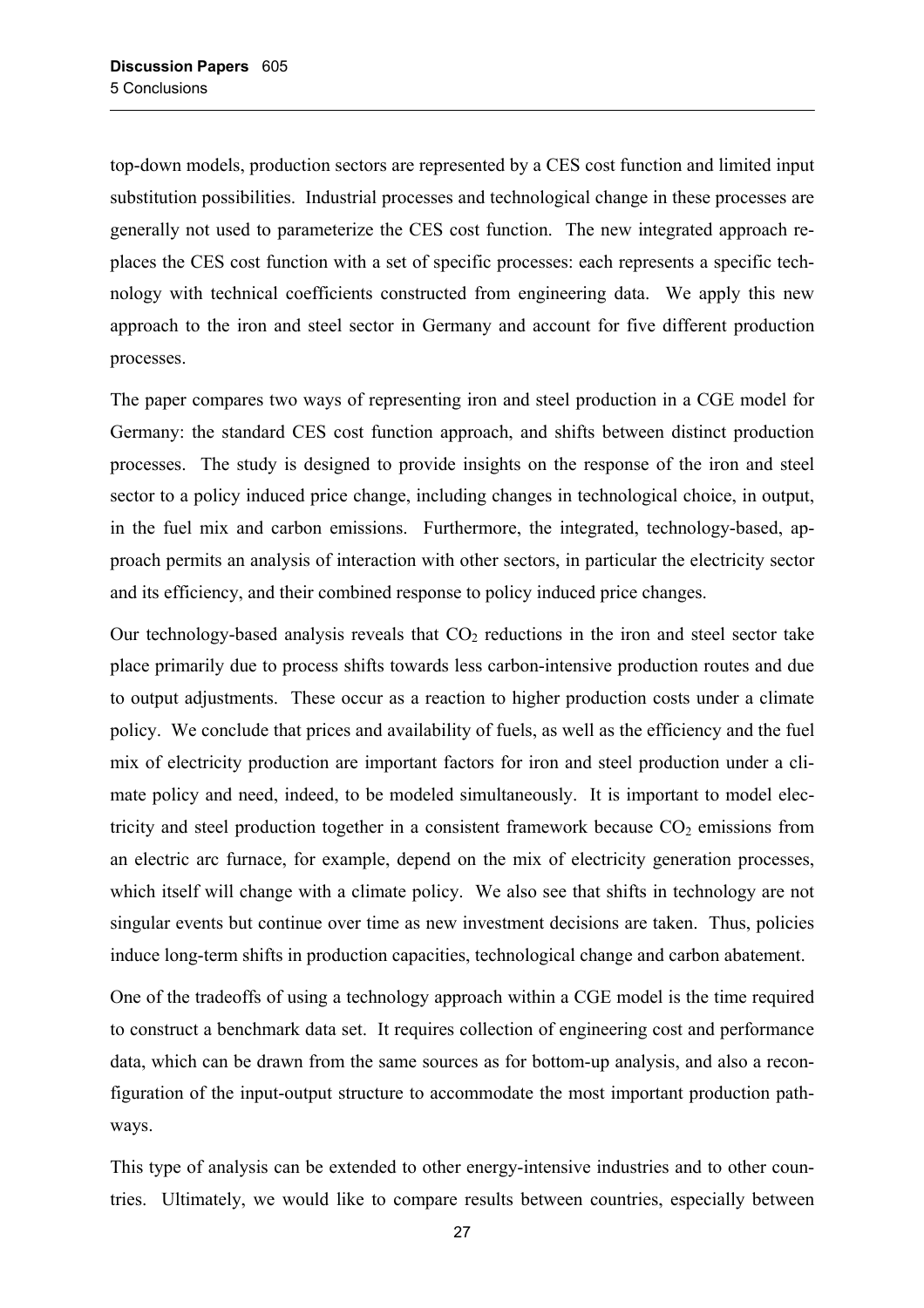<span id="page-33-0"></span>developed and developing countries. A technology-based approach may help address questions about relative costs of producing steel between countries and how that might change when one country faces carbon constraints but another does not. Further model development could also include endogenous adjustment of technological characteristics, such as through learning-by-doing or R&D investment.

## **6 References**

- Aichinger, Horst Michael and Rolf Steffen 2006. Maßnahmen zur CO<sub>2</sub>-Minderung bei der Stahlerzeugung, Chemie Ingenieur Technik 78(4): 397-406.
- Aichinger, Horst Michael; Klaus Mülheims, Hans Bodo Lüngen, Uwe Schierloh, Kurt Peter Stricker 2001. Ganzheitliche Bewertung und Potentiale der CO<sub>2</sub> Emission bei der Hochofen-Konverte-Route. Stahl und Eisen 121(5): 59-65.
- Ameling, Dieter and Horst Michael Aichinger 2001. Beitrag von Wirtschaft und Stahlindustrie zur Minderung klimawirksamer Emissionen in Deutschland im Kontext der Klimavorsorgepolitik, Stahl und Eisen 121(7).
- Arbeitsgemeinschaft Energiebilanzen (AGEB). Energiebilanzen Deutschland (Energy Balances Germany) 1995. <http://www.ag-energiebilanzen.de/>. 1999
- Böhringer, Christoph 1998. The Synthesis of Bottom-Up and Top-Down in Energy Policy Modeling, Energy Economics *20 (3)*, 233-248.
- de Beer, Jeroen; Ernst Worrell, Kornelius Blok 1998. Future technologies for energy efficient iron and steel making. Annual Review Energy Environment 23:123-205.
- DIW Berlin (German Institute for Economic Research) 2004. Economic Bulletin 10, Wochenbericht Nr. 10, März 2004. [www.diw.de](http://www.diw.de/).
- Edmonds, J.A., H.M. Pitcher, and R.D. Sands. October 2004. Second Generation Model 2004: An Overview. Pacific Northwest National Laboratory, PNNL-14916.
- Edmonds, J., J.M. Roop and M. Scott 2001. Technology change & its Effects on Mitigation Costs, In: Pew Center on Global Climate Change (Ed.) Climate Change - Science, Strategies & Solutions, Pew Center on Global Climate Change, Brill, Leiden, p. 209-226
- Esso 2001 Esso Energieprognose 2001 www.esso.de
- E3M Lab 2003 European Union Energy and Transport Trends to 2030. Study prepared for the Directorate General for Energy and Transport of the European Commission.
- Fawcett, A.A. and R.D. Sands. 2005. The Second Generation Model: Model Description and Theory. Pacific Northwest National Laboratory, PNNL-15432.
- Grubb, M.; Edmonds, J.; ten Brink, P.; Morrison, M. 1993. The Costs of Limiting Fossil-fuel  $CO<sub>2</sub>$ Emissions; A Survey and Analysis. Annual Review of Energy and Environment 18:297-478.
- Hidalgo, Igancio; Laszlo Szabo, Juan Carlos Ciscar, Antonio Soria 2005. Technological prospects and CO<sub>2</sub> emission trading analyses in the iron and steel industry: A global model. Energy 30:583-610.
- Jaffe, A., R. Newell, and R. Stavins 2003. "Technological Change and the Environment". In: Mäler, K.G. and J. Vincent (eds.), Handbook Environmental Economics, Vol. 1, Ch. 11, North-Holland/Elsevier Science, Amsterdam, pp. 461-516.